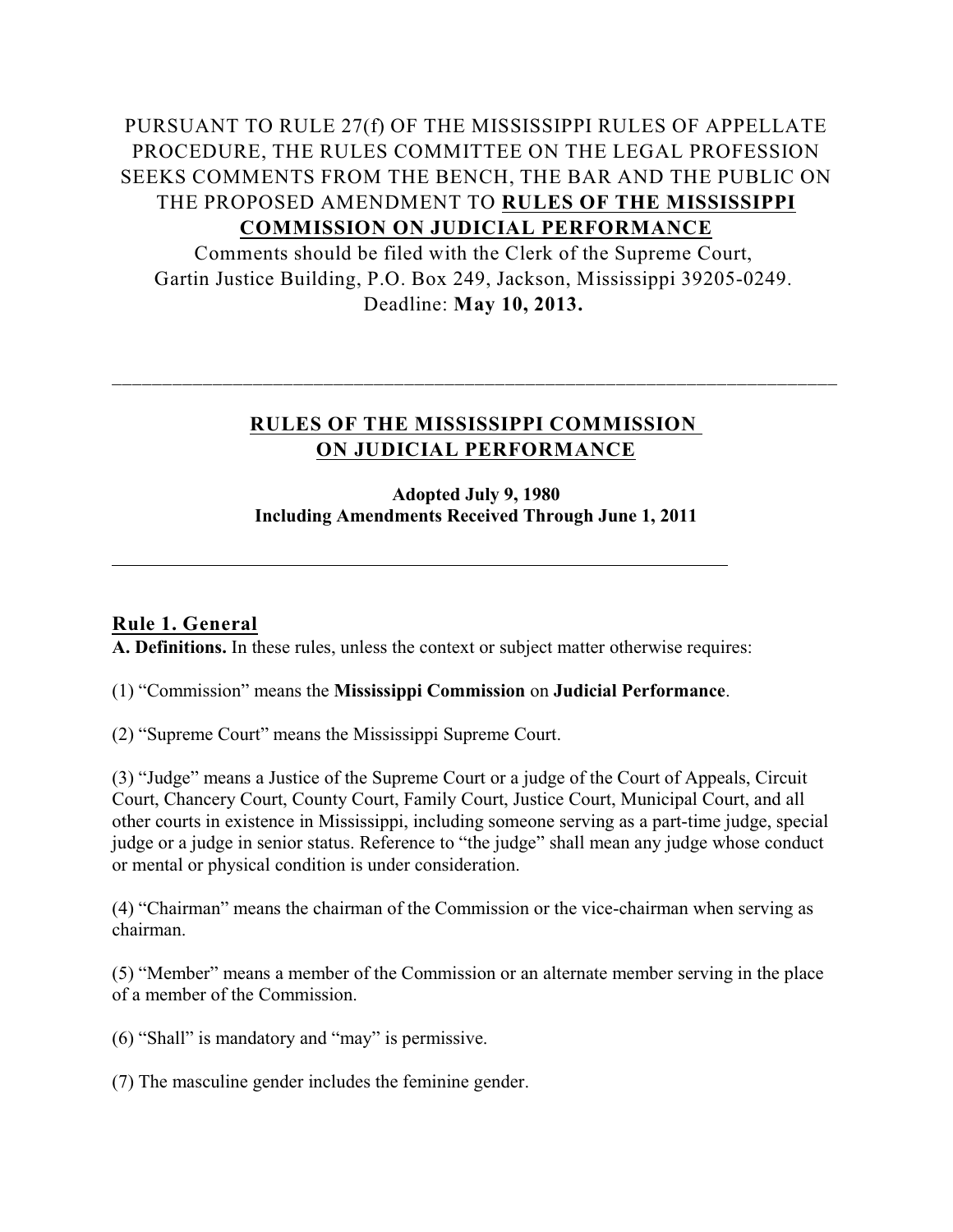**B. Purpose.** The Commission was created in 1979 by the Mississippi Legislature and the voters of the State of Mississippi by constitutional amendment. The Commission shall enforce the standards of judicial conduct, inquire into judicial disability and conduct, protect the public from judicial misconduct and disabled judges, and protect the judiciary from unfounded allegations. All proceedings before the Commission shall be of a civil nature, not criminal, as the purpose of the Commission is to be rehabilitative and educational as well as disciplinary.

**C. Construction of Rules.** These rules shall be liberally interpreted so as to carry out the mandate of the electorate by its approval of Section 177A of the Mississippi Constitution of 1890.

CREDIT(S)

[Amended effective June 29, 1995; amended March 24, 1997.]

JUDICIAL DECISIONS

<span id="page-1-2"></span>Judge [1](#page-1-0)

<span id="page-1-3"></span>Jurisdiction [2](#page-1-1) [1](#page-1-2). Judge

<span id="page-1-0"></span>State constitutional provision, which provides that, on recommendation of Commission on Judicial Performance, Supreme Court may remove from office, suspend, fine or publicly censure or reprimand any justice or judge, should be construed as if the word "or" was inserted between each sanction permitted. Const. § 177A. [In re Branan \(Miss. 1982\) 419 So.2d 145](http://www.westlaw.com/Find/Default.wl?rs=dfa1.0&vr=2.0&DB=0000735&FindType=Y&SerialNum=1982136603). Judges  $\mathbb{C}$  11(4)

[2](#page-1-3). Jurisdiction

<span id="page-1-1"></span>The Supreme Court, and the Commission on Judicial Performance had jurisdiction over a mayor who served also as a judge pro tempore of a municipal court, via the supervision of inferior courts and officials of those courts. Const. § 177A. [Mississippi Judicial Performance Com'n v. Thomas \(Miss. 1989\) 549](http://www.westlaw.com/Find/Default.wl?rs=dfa1.0&vr=2.0&DB=0000735&FindType=Y&SerialNum=1989143127) [So.2d 962](http://www.westlaw.com/Find/Default.wl?rs=dfa1.0&vr=2.0&DB=0000735&FindType=Y&SerialNum=1989143127). Courts  $\mathbb{Z}204$ ; Judges  $\mathbb{Z}11(3)$ 

Commission on Judicial Performance Rule 1, MS R J PERF COMM Rule 1 Current with amendments received through 06/01/2012

# **Rule 2. Jurisdiction**

The Commission shall consider conduct of a judge or the physical or mental condition of a judge. In the absence of fraud, corrupt motive, or bad faith, the Commission shall not consider allegations against a judge for making findings of fact, reaching a legal conclusion, or applying the law as he understands it. The Commission may consider allegations against a judge regarding any conduct prior to January 1, 1980, where such prior conduct relates to the judge's ability to serve, brings discredit to the judiciary, or adversely affects the administration of justice. Notwithstanding that a judge has resigned his office, the Commission shall retain jurisdiction over that judge if prior to his resignation the Commission has initiated an inquiry into the conduct of the judge.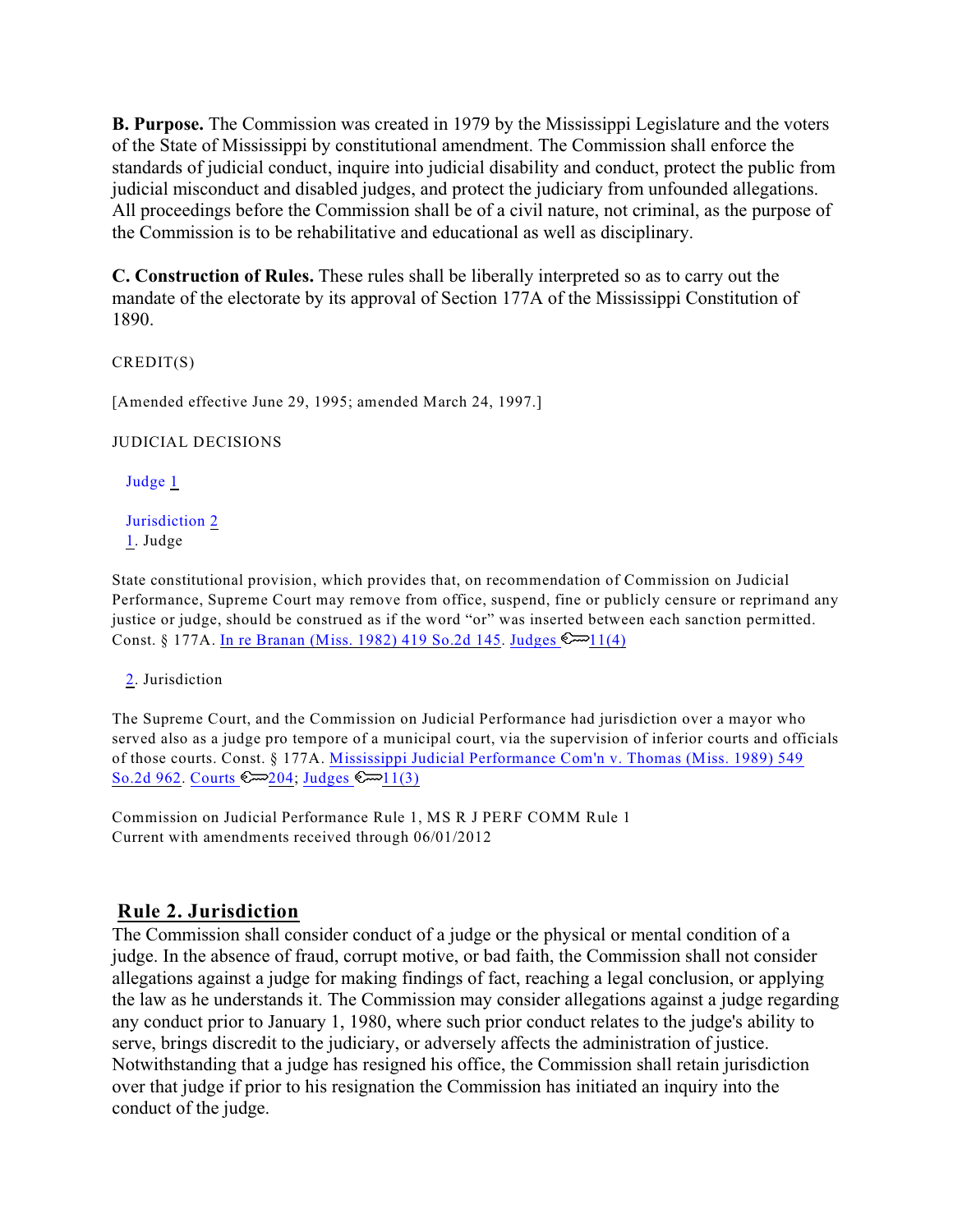### *JUDICIAL DECISIONS*

<span id="page-2-1"></span>Removal or discipline [1](#page-2-0)

[1](#page-2-1). Removal or discipline

<span id="page-2-0"></span>Commission on Judicial Performance had jurisdiction to consider misconduct allegations against judge, based on judge's alleged release of inmates from department of corrections after judge had lost jurisdiction to do so, notwithstanding rule providing that Commission may not consider claim based on judge's act of making findings of fact, reaching legal conclusion, or applying law as judge understands it absent fraud, corrupt motive, or bad faith; evidence supported finding that judge acted in bad faith where caselaw at relevant time clearly held that circuit judge had no authority to suspend inmates' sentences. [Code 1972, § 47-7-33](http://www.westlaw.com/Find/Default.wl?rs=dfa1.0&vr=2.0&DB=1000933&DocName=MSSTS47-7-33&FindType=L); Commission on Judicial Performance Rule 2. [Mississippi Com'n of Judicial](http://www.westlaw.com/Find/Default.wl?rs=dfa1.0&vr=2.0&DB=0000735&FindType=Y&SerialNum=1997047496) [Performance v. Russell \(Miss. 1997\) 691 So.2d 929](http://www.westlaw.com/Find/Default.wl?rs=dfa1.0&vr=2.0&DB=0000735&FindType=Y&SerialNum=1997047496), rehearing denied [693 So.2d 384](http://www.westlaw.com/Find/Default.wl?rs=dfa1.0&vr=2.0&DB=0000735&FindType=Y&SerialNum=1997096465). Judges  $\mathbb{S}$  11(3)

Specific intent to use powers of judicial office to accomplish a purpose that judge knows or should know are beyond the legitimate exercise of his authority constitutes "bad faith" for purposes of judicial performance rule providing that absent bad faith, Commission on Judicial Performance shall not consider allegations against judge for making findings of fact, reaching a legal conclusion, or applying the law as he understands it. Commission on Judicial Performance Rule 2. [Mississippi Com'n on Judicial](http://www.westlaw.com/Find/Default.wl?rs=dfa1.0&vr=2.0&DB=0000735&FindType=Y&SerialNum=1996180297) [Performance v. Dodds \(Miss. 1996\) 680 So.2d 180](http://www.westlaw.com/Find/Default.wl?rs=dfa1.0&vr=2.0&DB=0000735&FindType=Y&SerialNum=1996180297). Judges  $\mathbb{C}$  11(4)

Commission on Judicial Performance's finding that judge engaged in willful, or at least negligent, misconduct so as to entitle Commission to have jurisdiction over judicial disciplinary case was supported by clear and convincing evidence that judge issued a temporary restraining order against pastor without any legal authority and without any notice or opportunity to be heard given to pastor. Commission on Judicial Performance Rule 2. [Mississippi Com'n on Judicial Performance v. Dodds \(Miss. 1996\) 680](http://www.westlaw.com/Find/Default.wl?rs=dfa1.0&vr=2.0&DB=0000735&FindType=Y&SerialNum=1996180297) [So.2d 180](http://www.westlaw.com/Find/Default.wl?rs=dfa1.0&vr=2.0&DB=0000735&FindType=Y&SerialNum=1996180297). Judges  $\mathbb{S}$  11(7)

Commission on Judicial Performance Rule 2, MS R J PERF COMM Rule 2 Current with amendments received through 06/01/2012

## **Rule 3. Organization**

**A. Membership and Terms.** The membership of the Commission shall be as prescribed in Section 177A of the Mississippi Constitution of 1890 for such terms as prescribed by general law.

**B. Vacancies.** When a judge ceases to be a judge of the court from which he was appointed or whenever any member becomes otherwise ineligible to hold office, his membership shall terminate. The Chairman shall promptly notify the appointing authority of the vacancy. The appropriate alternate member shall serve as a temporary replacement until such time as the appointing authority shall duly certify to the Commission a replacement member for the remainder of the unexpired term. An alternate member appointed to fill an unexpired term shall be eligible for an appointment for a full term. If a member who is a judge becomes a respondent to a formal complaint under [Rule 6](http://www.westlaw.com/Find/Default.wl?rs=dfa1.0&vr=2.0&DB=1008412&DocName=MSRPERFR6&FindType=L) before the Commission, that member shall be disqualified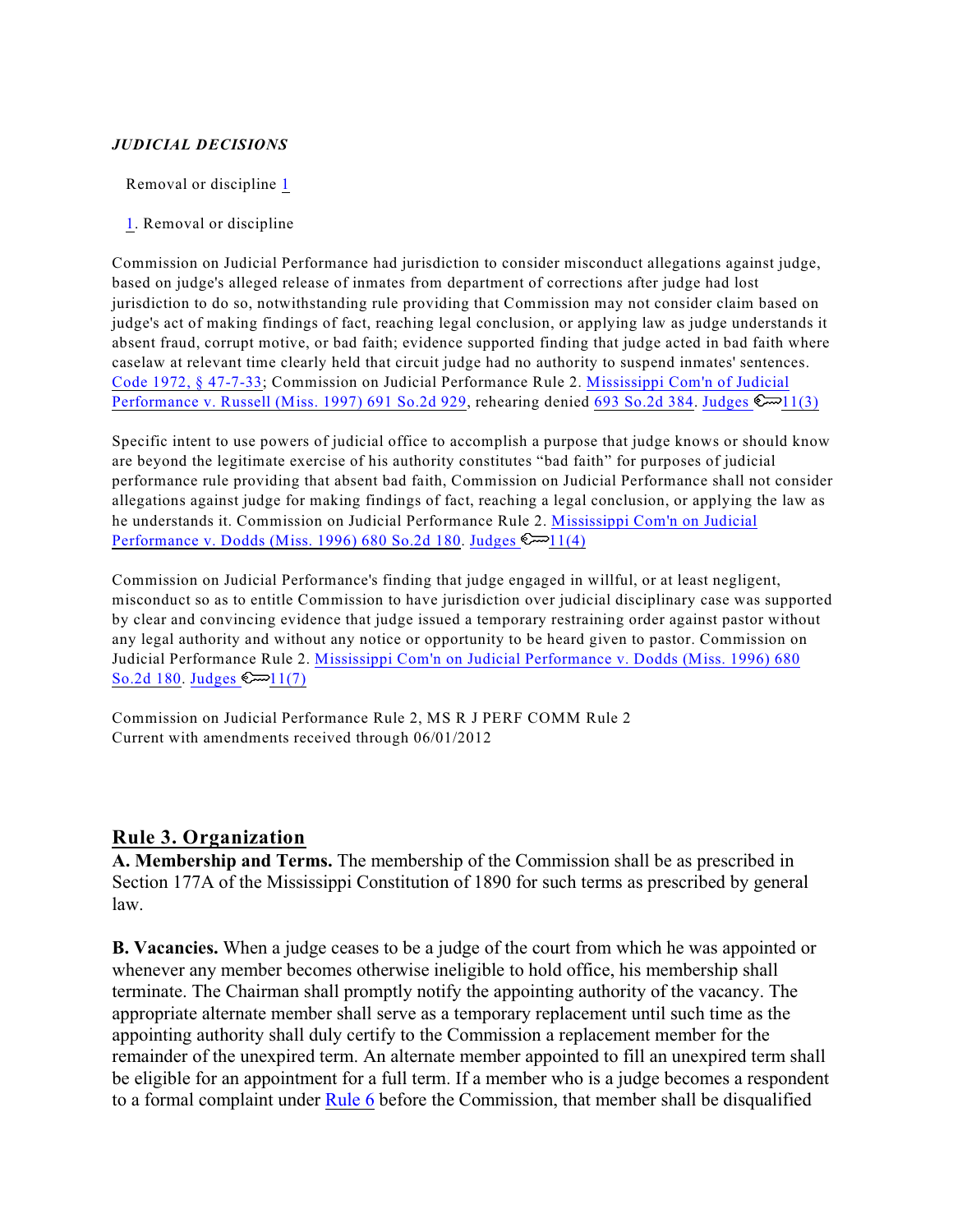from attending meetings and shall not perform any Commission duties until the formal complaint is finally disposed of. The appointing authority shall be notified and shall appoint another alternate member to serve during the term of disability or disqualification. A formal complaint against a member shall be given highest priority on the Commission's docket and shall be brought to a conclusion expeditiously unless waived by the member.

**C. Alternate Members.** An alternate member shall serve in the place of a member of the same category whenever such member is absent, disqualified, unwilling or unable to serve.

**D. Disqualification.** A member shall be disqualified to serve in any inquiry or complaint when (1) he is related to the judge or complainant by affinity or consanguinity, (2) the judge is a resident of his county, or (3) the member has personal knowledge or information which could interfere with the member impartially considering such matter.

A member may voluntarily disqualify himself when (1) the member resides in the judge's judicial district; or (2) upon a showing of good cause, the Commission approves the member's request for voluntary disqualification.

**E. Officers.** A Chairman and Vice-Chairman shall be elected each year at the January meeting to serve from January 1 through December 31 of such year. The Vice-Chairman shall perform the duties of the Chairman whenever he is absent or unable to act.

**F. Executive Director.** The Commission shall appoint a member of the Mississippi State Bar as executive director to serve at its pleasure. He shall neither engage in the private practice of law nor serve in any judicial capacity.

The Commission shall prescribe the duties and responsibilities of the executive director, which may include the authority to:

(1) Receive information from any proper source, including allegations and complaints;

- (2) Make preliminary evaluations;
- (3) Screen complaints and make recommendations to the Commission;
- (4) Conduct and/or supervise investigations as directed by the Commission;

(5) Maintain and preserve in confidentiality the Commission's records, including all complaints, files and written dispositions;

(6) Maintain statistics concerning the operations of the Commission and make them available to the Commission and to the Supreme Court;

(7) Prepare the Commission's budget for its approval and administer its funds;

(8) Recommend employment and supervise other members of the Commission's staff;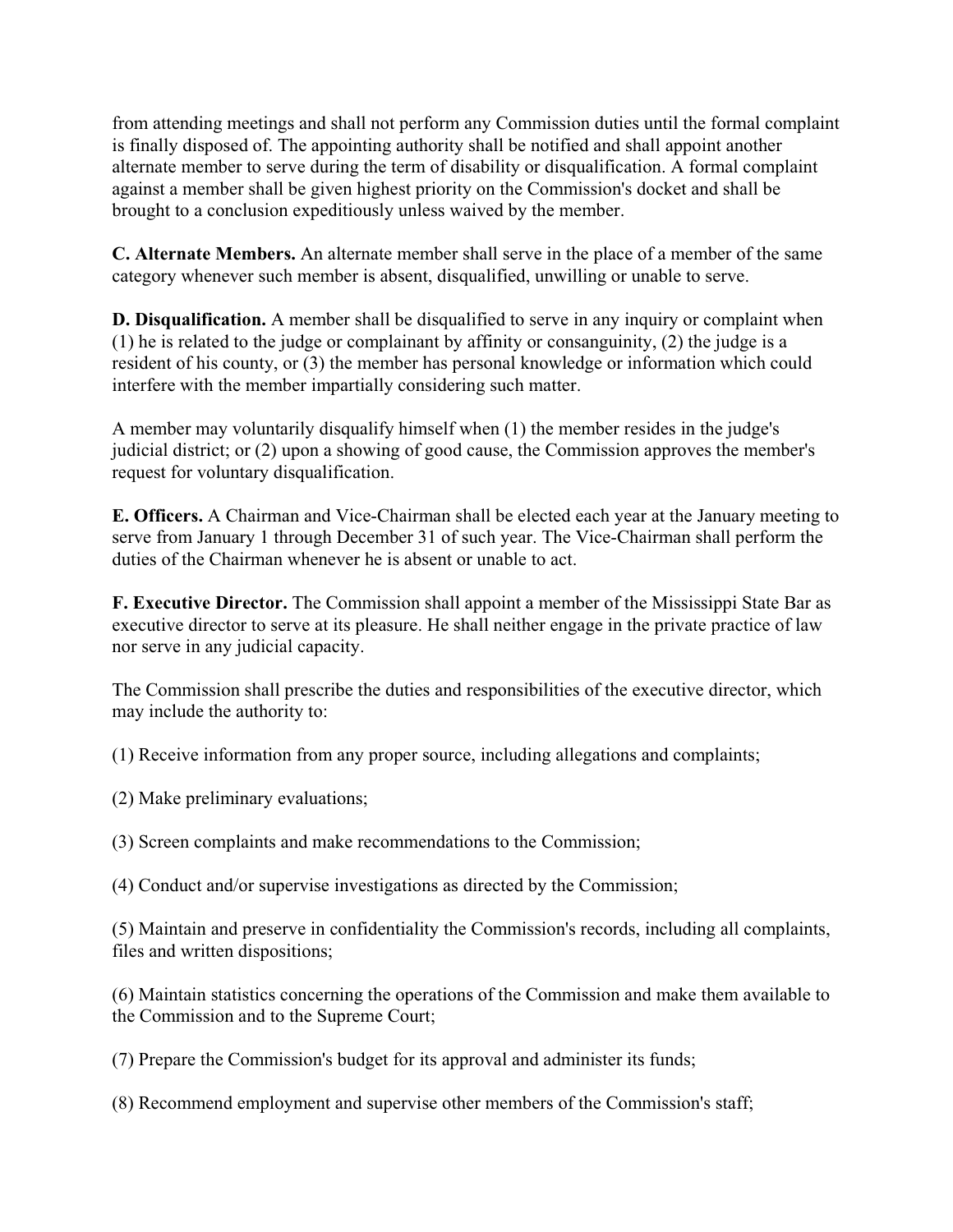(9) Prepare an annual report of the Commission's activities;

(10) Employ, upon the direction of the Commission, special counsel, private investigators or other experts as necessary to investigate and process matters before the Commission and before the Supreme Court; and

(11) Represent the Commission as counsel in formal proceedings and in other proceedings, upon the direction of the Commission.

(12) Represent the Commission at conferences, seminars, and other educational functions.

**G. Meetings.** The Commission shall meet at least monthly at announced dates and places, except when there is no business to be conducted. Meetings shall be called by the Chairman or upon the written request of two (2) members.

**H. Quorum; Voting Requirements.** Four members (or their alternates) shall constitute a quorum for the transaction of all Commission business. Commission business may be decided by a majority vote of the members present. A two-thirds ( 2/3 ) vote of the Commission shall be required for any action pertaining to its disciplinary authority.

**I. Rules and Forms.** These rules shall control complaints to, investigations by, and proceedings by the Commission. The Commission may, for good cause, suspend any or all of its rules upon a two-thirds  $(-2/3)$  vote of the Commission. The Commission shall prescribe such forms as it deems appropriate.

**J. Commission Office.** The Commission shall establish a permanent office, in a building approved by the Capitol Commission, which shall be open to the public at regular announced hours.

**K. Finances.** The expenses of the Commission shall be authorized to be paid in accordance with the approved Commission budget and in compliance with applicable procedures established by the Auditor of Public Accounts. In the event of an unanticipated funding shortage, the Commission shall not curtail the discharge of its constitutionally mandated operations, but shall authorize the executive director to seek a deficit appropriation to fund the Commission's operations.

### CREDIT(S)

[Amendment approved April 11, 1984; amended effective June 29, 1995; amended January 9, 1998.]

Commission on Judicial Performance Rule 3, MS R J PERF COMM Rule 3 Current with amendments received through 06/01/2012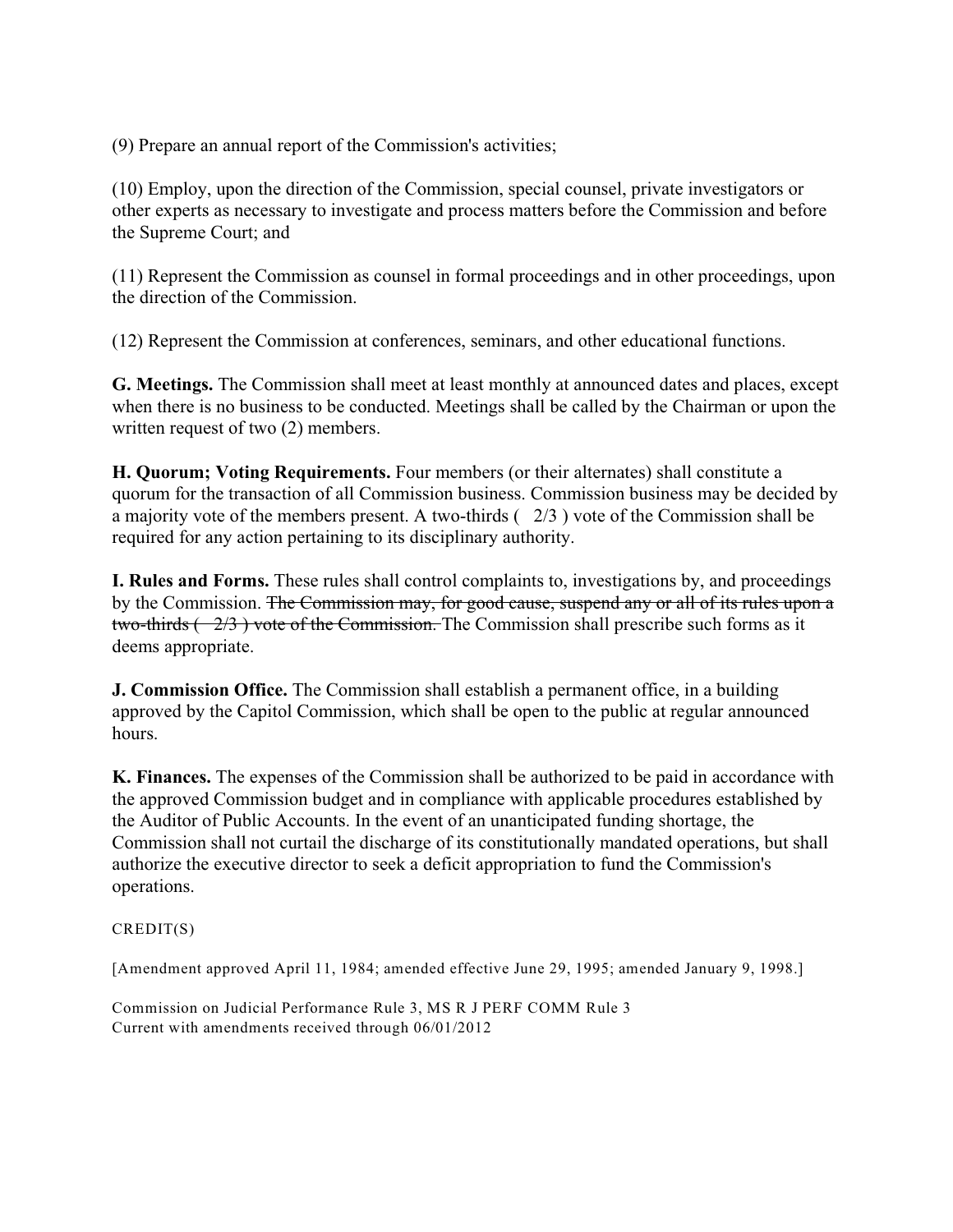# **Rule 4. Confidentiality**

**A. All Proceedings.** All proceedings before the Commission shall be confidential, except upon unanimous vote of the Commission, as prescribed in Section 177A of the Mississippi Constitution of 1890. Confidentiality shall attach upon the initiation of an inquiry and shall include all records, files and reports of the Commission. All proceedings before the Supreme Court and any final decisions made by the Supreme Court shall be made public as in other cases at law. However, an appeal from a private admonishment by the Commission shall be confidential unless on appeal the Supreme Court imposes sanctions harsher than the private admonishment.

**B. Disclosure.** By unanimous vote, the Commission may waive confidentiality and disclose such information deemed appropriate by the Commission. Such action may be taken upon the Commission's own motion or upon written request of the judge.

**C. Violation by Staff.** Employment of the executive director or any member of the staff may be terminated for violation of confidentiality.

CREDIT(S)

Amended March 7, 2002.

## *COMMENT*

*Proceedings before the Commission and the Court in matters of judicial discipline are governed by Section 177A of the Mississippi Constitution. Generally, unless the Commission unanimously votes to make its proceedings public, they remain confidential. However, except in the case of an appeal by a judge of a private admonishment issued by the Commission against that judge, and in cases where the Court expressly seals the record following a private reprimand issued by the Court after the Commission has filed recommendations for more severe sanctions, proceedings before the Court and decisions of the Court are public.*

[Adopted March 7, 2002.]

Commission on Judicial Performance Rule 4, MS R J PERF COMM Rule 4 Current with amendments received through 06/01/2012

## **Rule 5. Procedures of Commission**

**A. Initiation of Inquiry.** Upon receipt of proper information regarding a judge's conduct or physical or mental condition, the Commission shall initiate a confidential inquiry to determine whether the matter is within the Commission's jurisdiction. On its own motion, the Commission may make inquiry concerning a judge's conduct or physical or mental condition, and may file a formal complaint based upon the results of such inquiry on its own motion.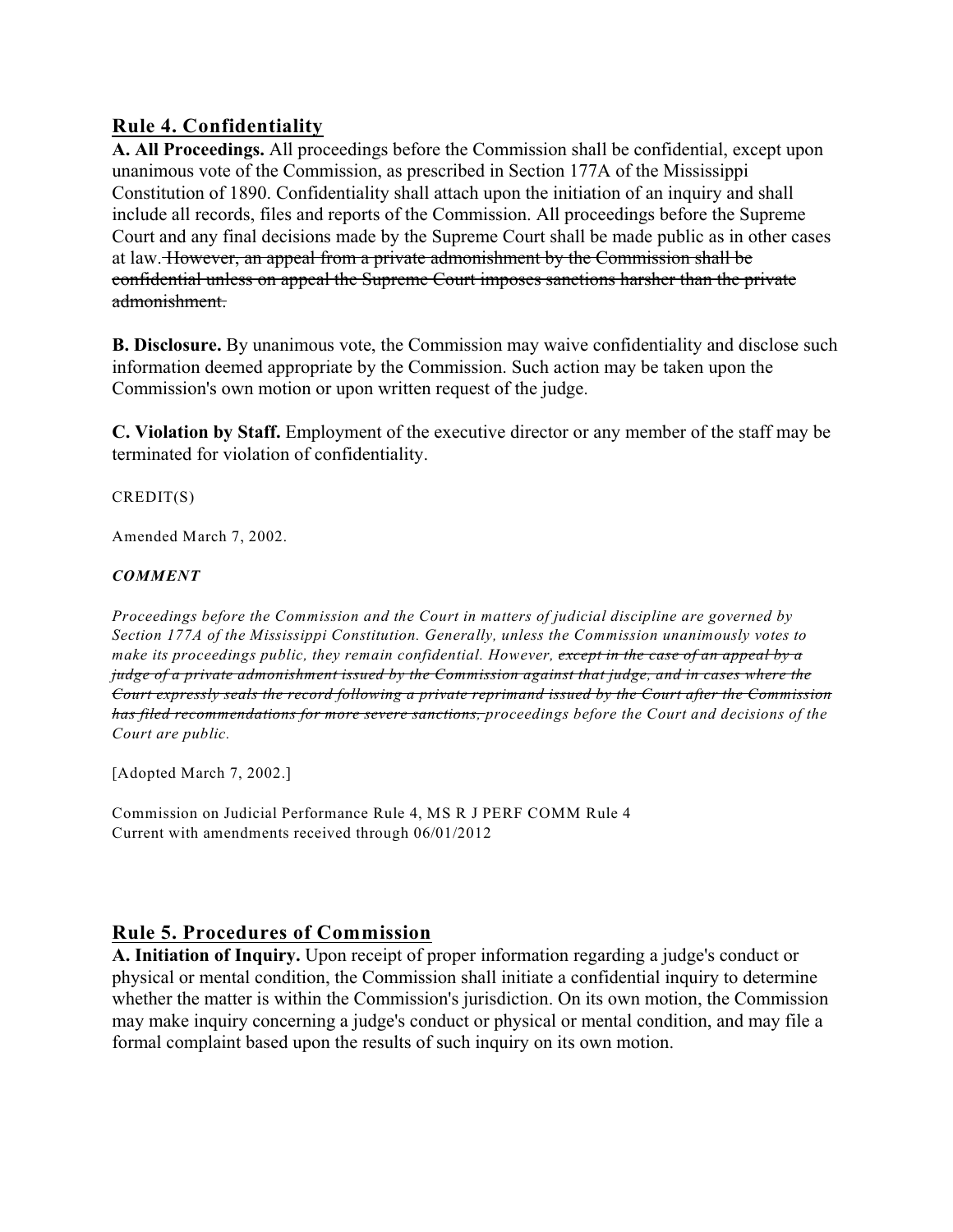**B. Preliminary Inquiry.** Upon receipt of such information, the executive director shall make a prompt, discreet, and confidential preliminary inquiry and evaluation under guidelines approved by the Commission. The executive director shall then make a report to the Commission.

After such report, the Commission shall dismiss complaints which are not within the Commission's jurisdiction, relate only to claimed errors of law or fact, or are unfounded. The complainant shall be informed in writing of the Commission's action.

**C. Notice to Judge.** The Commission shall not notify a judge of any initial complaint dismissed after preliminary inquiry, unless otherwise determined by the Commission.

When the initial complaint is not dismissed, within ninety (90) days of its receipt the judge shall be notified of the investigation and nature of the charge. Failure to make timely notification shall not be grounds for dismissal of any investigation or proceeding. Such notice shall be in writing and may be transmitted by a member of the Commission, the executive director, any adult person designated by the Commission, or by certified or registered mail addressed to the judge at his last known residence of record.

When a judge has been notified of an investigation and the Commission has dismissed the matter, the judge shall be so notified and the file shall be closed.

**D. Sworn Complaint or Statement in Lieu of Complaint.** If the initial complaint is not dismissed, the complainant shall be asked to file a detailed, signed, sworn complaint against the judge. The sworn complaint shall state the names and addresses of the complainant and the judge, the facts constituting the alleged misconduct, and, so far as is known, whether the same or a similar complaint by the complainant against the judge has ever been made to the Commission. A sworn complaint may be waived by a two-thirds  $(2/3)$  vote of the Commission; a sworn complaint shall not be required in an inquiry initiated by the Commission on its own motion.

**E. Informal Conference.** The Commission may request the judge to attend an informal conference concerning the matters relating to his judicial performance.

**F. Right to Counsel.** At all stages of the Commission's proceedings, the judge shall be entitled to counsel.

**G. Subpoena.** The subpoena power granted the Commission by law shall apply at any stage of the investigation or any proceedings. The judge shall be entitled to subpoenae for any formal hearing. All subpoenae shall be on the form prescribed by the Commission, and the Commission shall have the power to enforce process.

**H. Earwigging Prohibited.** No person shall discuss or attempt to discuss with or in the presence or hearing of a member anything concerning an inquiry or proceeding then pending with or likely to be considered by the Commission, except in accordance with these rules. Any person knowingly violating this or any other rule of the Commission may be guilty of contempt.

CREDIT(S)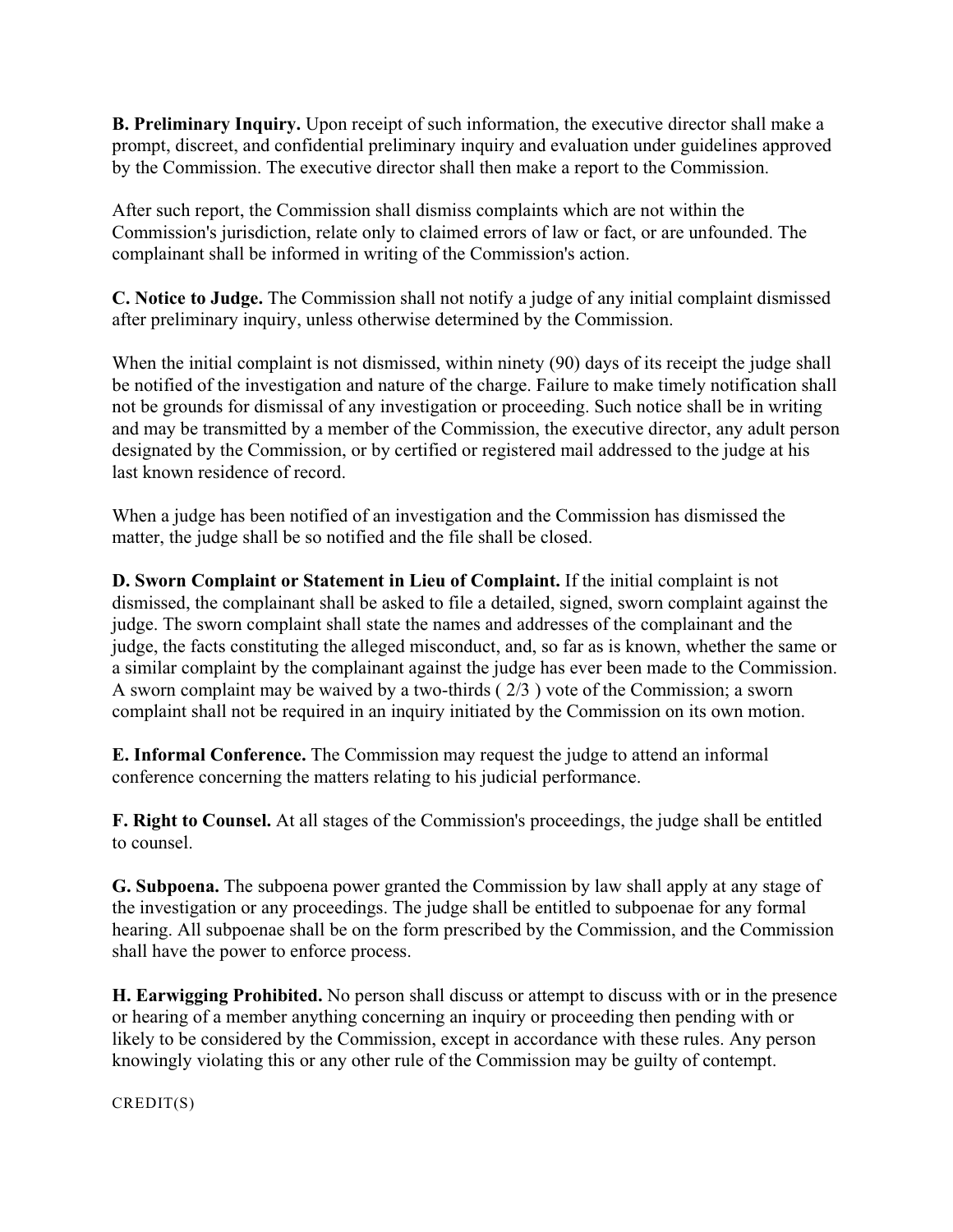[Amended effective June 29, 1995.]

### *JUDICIAL DECISIONS*

<span id="page-7-5"></span><span id="page-7-4"></span><span id="page-7-3"></span>Due process rights [2](#page-7-0) Findings [3](#page-7-1) Public policy [1](#page-7-2)

[1](#page-7-3). Public policy

<span id="page-7-2"></span>Public policy mandates that judge should have power to make decisions without having to worry about being held liable for judge's actions; best interests of people and public order require that judges be immune from civil liability, and there are other remedies for correction of such behavior. [Mississippi](http://www.westlaw.com/Find/Default.wl?rs=dfa1.0&vr=2.0&DB=0000735&FindType=Y&SerialNum=1997047496) [Com'n of Judicial Performance v. Russell \(Miss. 1997\) 691 So.2d 929](http://www.westlaw.com/Find/Default.wl?rs=dfa1.0&vr=2.0&DB=0000735&FindType=Y&SerialNum=1997047496), rehearing denied [693 So.2d 384](http://www.westlaw.com/Find/Default.wl?rs=dfa1.0&vr=2.0&DB=0000735&FindType=Y&SerialNum=1997096465). Judges  $\mathbb{S} \rightarrow 36$ 

[2](#page-7-4). Due process rights

<span id="page-7-0"></span>Judge had no due process right to appear in person before the full Commission on Judicial Performance; thus, seven-day hearing before a duly appointed committee where he could present witnesses and advance his defense complied with due process. [U.S.C.A. Const.Amend. 14](http://www.westlaw.com/Find/Default.wl?rs=dfa1.0&vr=2.0&DB=1000583&DocName=USCOAMENDXIV&FindType=L); Commission on Judicial Performance Rule 8, subd. C. [Mississippi Com'n on Judicial Performance v. Spencer \(Miss. 1998\) 725 So.2d 171](http://www.westlaw.com/Find/Default.wl?rs=dfa1.0&vr=2.0&DB=0000735&FindType=Y&SerialNum=1998192534), rehearing denied. [Constitutional Law](http://www.westlaw.com/KeyNumber/Default.wl?rs=dfa1.0&vr=2.0&CMD=KEY&DocName=92k4175)  $\mathbb{Z}$ 4175; Judges  $\mathbb{Z}$ 11(5.1)

Combination of investigative, prosecutorial, and adjudicatory functions in Commission of Judicial Performance in connection with disciplinary actions against judges did not violate due process, as Commission's procedures did not in and of themselves appear to present unacceptable risk of bias, notwithstanding alleged financial motive for Commissioners to find in accordance with Commission's Executive Director. [U.S.C.A. Const.Amend. 14](http://www.westlaw.com/Find/Default.wl?rs=dfa1.0&vr=2.0&DB=1000583&DocName=USCOAMENDXIV&FindType=L). [Mississippi Com'n of Judicial Performance v. Russell](http://www.westlaw.com/Find/Default.wl?rs=dfa1.0&vr=2.0&DB=0000735&FindType=Y&SerialNum=1997047496) [\(Miss. 1997\) 691 So.2d 929](http://www.westlaw.com/Find/Default.wl?rs=dfa1.0&vr=2.0&DB=0000735&FindType=Y&SerialNum=1997047496), rehearing denied [693 So.2d 384](http://www.westlaw.com/Find/Default.wl?rs=dfa1.0&vr=2.0&DB=0000735&FindType=Y&SerialNum=1997096465). [Constitutional Law](http://www.westlaw.com/KeyNumber/Default.wl?rs=dfa1.0&vr=2.0&CMD=KEY&DocName=92k4175)  $\mathbb{R}$  4175; [Judges](http://www.westlaw.com/KeyNumber/Default.wl?rs=dfa1.0&vr=2.0&CMD=KEY&DocName=227k11%285.1%29)  $\mathbb{C}$   $1(5.1)$ 

### [3](#page-7-5). Findings

<span id="page-7-1"></span>Failure of Commission on Judicial Performance to file findings within thirty days after the hearing did not require Supreme Court to strike findings of fact and conclusions of law given the voluminous record, the length of the hearing, the number of witnesses, and the request by the judge's attorney for additional time even after the Commission had set a deadline. Commission on Judicial Performance Rule 8, subd. E. [Mississippi Com'n on Judicial Performance v. Spencer \(Miss. 1998\) 725 So.2d 171](http://www.westlaw.com/Find/Default.wl?rs=dfa1.0&vr=2.0&DB=0000735&FindType=Y&SerialNum=1998192534), rehearing denied. Judges  $\mathbb{C} \rightarrow 11(8)$ 

Commission on Judicial Performance Rule 5, MS R J PERF COMM Rule 5 Current with amendments received through 06/01/2012

## **Rule 6. Probable Cause**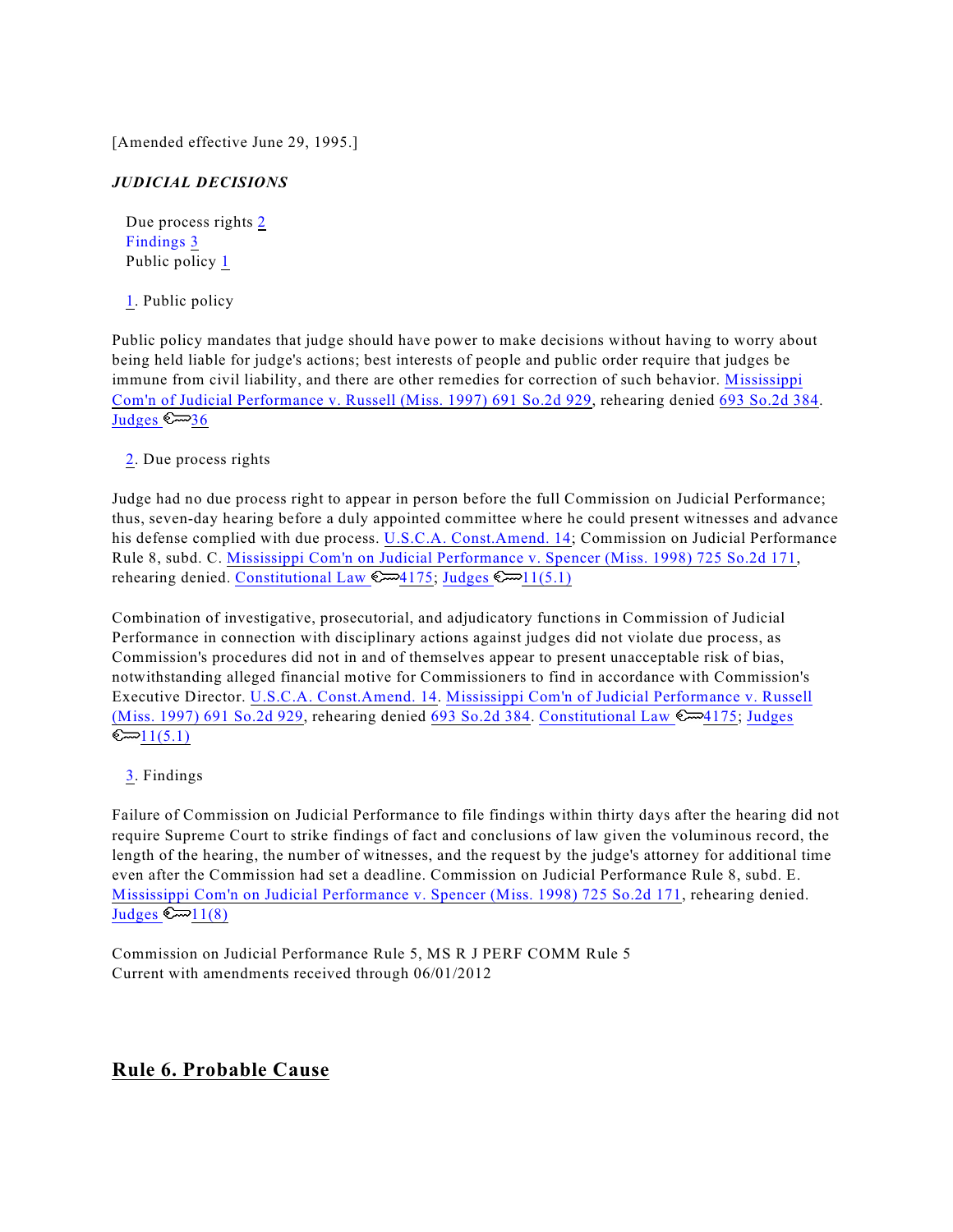**A. Grounds for Discipline and Retirement.** The grounds for discipline and retirement, as prescribed by the Constitution, are:

<span id="page-8-0"></span>(1) Actual conviction of a felony in a court other than a court of the State of Mississippi [\[FN1\]](#page-9-0);

(2) Willful misconduct in office;

(3) Willful and persistent failure to perform his duties;

(4) Habitual intemperance in the use of alcohol or other drugs;

(5) Conduct prejudicial to the administration of justice which brings the judicial office into disrepute;

(6) Physical or mental disability seriously interfering with the performance of his duties, which disability is or is likely to become of a permanent character;

(7) Any willful violation of law constituting a serious misdemeanor or felony;

(8) Any violation of the code of judicial conduct and

(9) Any violation of the rules of professional conduct as adopted by the Supreme Court.

**B. Disposition.** The Commission shall dispose of the case in one (1) of the following ways:

(1) If it finds that there has been no misconduct, the case shall be dismissed.

(2) If it finds that there has been misconduct for which a private admonishment constitutes adequate discipline, it shall issue the admonishment. The complainant shall be notified that the matter has been resolved. The Commission shall notify the Chief Justice of the Supreme Court of its action.

(3) Where the Commission finds a violation, and that its recommendation for punishment may be affected by treatment or counseling, the Commission may enter into a memorandum of understanding with the judge concerning his future conduct or submission to professional treatment or counseling prior to referring the case to the Supreme Court.

(4) If it is determined that probable cause exists to require a formal hearing, it shall so notify the judge by service of a notice and a formal complaint.

**C. Formal Complaint.** The formal complaint shall be entitled "BEFORE THE MISSISSIPPI COMMISSION ON JUDICIAL PERFORMANCE, INQUIRY CONCERNING A JUDGE, NO.

\_\_\_." The formal complaint shall identify any complainant and shall specify in ordinary and concise language the charges against the judge. The notice shall advise the judge of his right to file a written, sworn answer to the charges against him within thirty (30) days after service of the notice upon him. The notice and formal complaint shall be served upon the judge by personal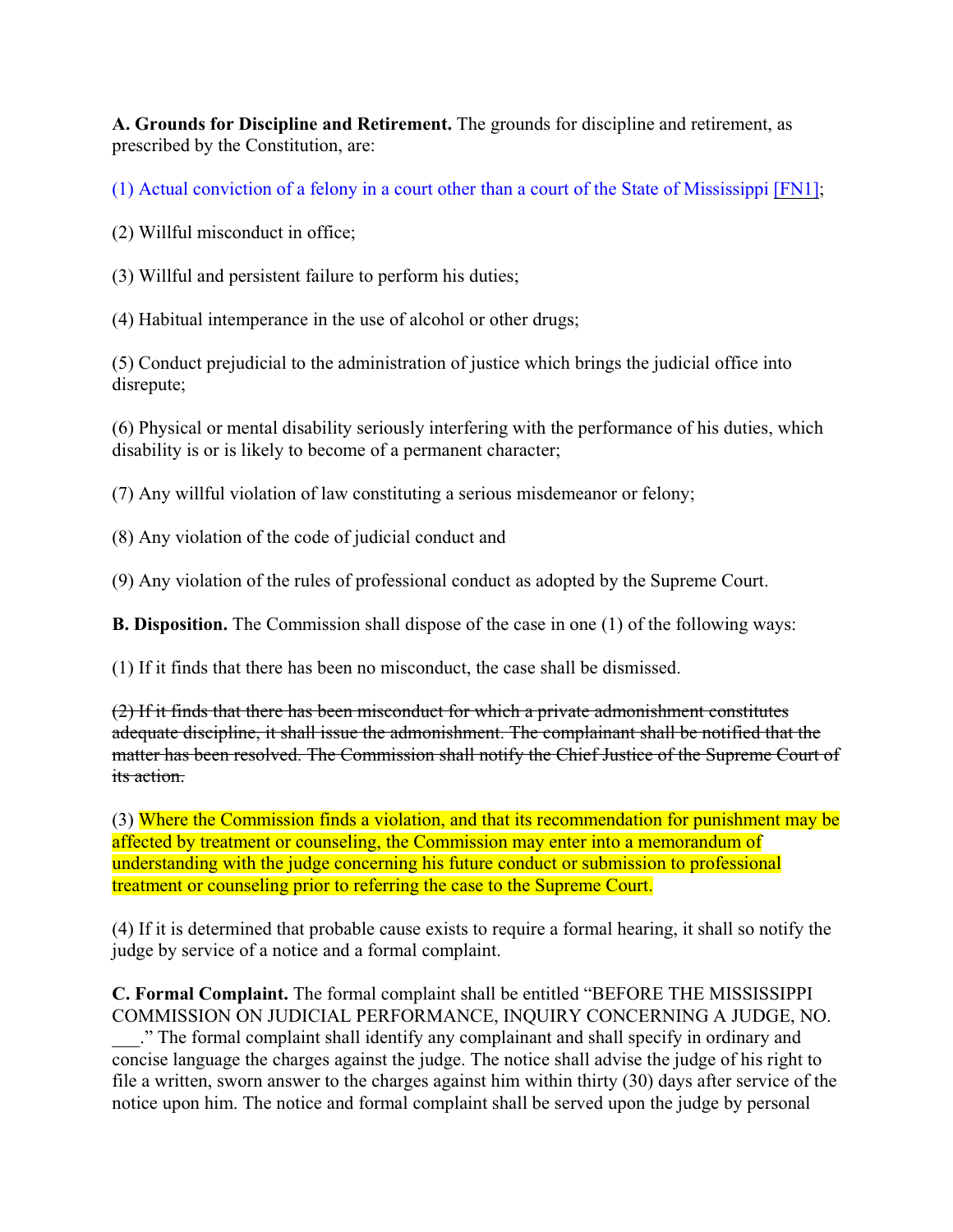service by a member of the Commission, the executive director, or by any adult person designated by the Commission, or by certified or registered mail addressed to the judge at his last known residence of record.

**D. Answer.** Within thirty (30) days after service of the notice and the formal complaint, the judge may file with the Commission a sworn answer or motions. The formal complaint and answer shall constitute the pleadings. Thereafter, no further motions or pleadings may be filed unless the Commission shall first grant leave.

CREDIT(S)

[Amended effective June 29, 1995; amended April 4, 2002.]

<span id="page-9-0"></span>[\[FN1\]](#page-8-0) Under [Section 175, Mississippi Constitution of 1890](http://www.westlaw.com/Find/Default.wl?rs=dfa1.0&vr=2.0&DB=1000934&DocName=MSCNART6S175&FindType=L), and [Section 25-5-1, Mississippi](http://www.westlaw.com/Find/Default.wl?rs=dfa1.0&vr=2.0&DB=1000933&DocName=MSSTS25-5-1&FindType=L) [Code of 1972](http://www.westlaw.com/Find/Default.wl?rs=dfa1.0&vr=2.0&DB=1000933&DocName=MSSTS25-5-1&FindType=L), public officers convicted of a crime in this state shall be removed from office. [Section 25-5-1](http://www.westlaw.com/Find/Default.wl?rs=dfa1.0&vr=2.0&DB=1000933&DocName=MSSTS25-5-1&FindType=L) was amended in 1979 to provide for removal upon conviction of certain crimes in federal courts and the courts of other states as well as in state courts.

Commission on Judicial Performance Rule 6, MS R J PERF COMM Rule 6 Current with amendments received through 06/01/2012

## **Rule 7. Interim Suspension of Judge**

Upon the filing of a formal complaint, the Commission may, at its discretion, issue its order directed to the judge to show good cause before the Commission why the Commission should not recommend to the Supreme Court that he be suspended from office while the inquiry is pending. The order to show cause shall be returnable before the Commission at a designated place and at a time certain, at which place and time the Commission shall consider the question of suspension. Either after issuing its order to show cause or without such order to show cause, the Commission may recommend to the Supreme Court that the judge be suspended from performing the duties of his office, pending final determination of the inquiry. If the Commission recommends suspension, such recommendation and a transcript of all proceedings of the Commission shall be immediately forwarded to the Clerk of the Supreme Court. An interim suspension shall not preclude further action by the Commission.

Commission on Judicial Performance Rule 7, MS R J PERF COMM Rule 7 Current with amendments received through 06/01/2012

## **Rule 8. Formal Hearing**

**A. Scheduling of Hearing.** The Commission shall schedule a formal hearing concerning the charges. The hearing shall be held no sooner than five (5) days after filing of an answer or after the deadline for filing of the answer if no answer is filed. Notice of the hearing shall be sent to the judge at his last known residence of record or to his attorney.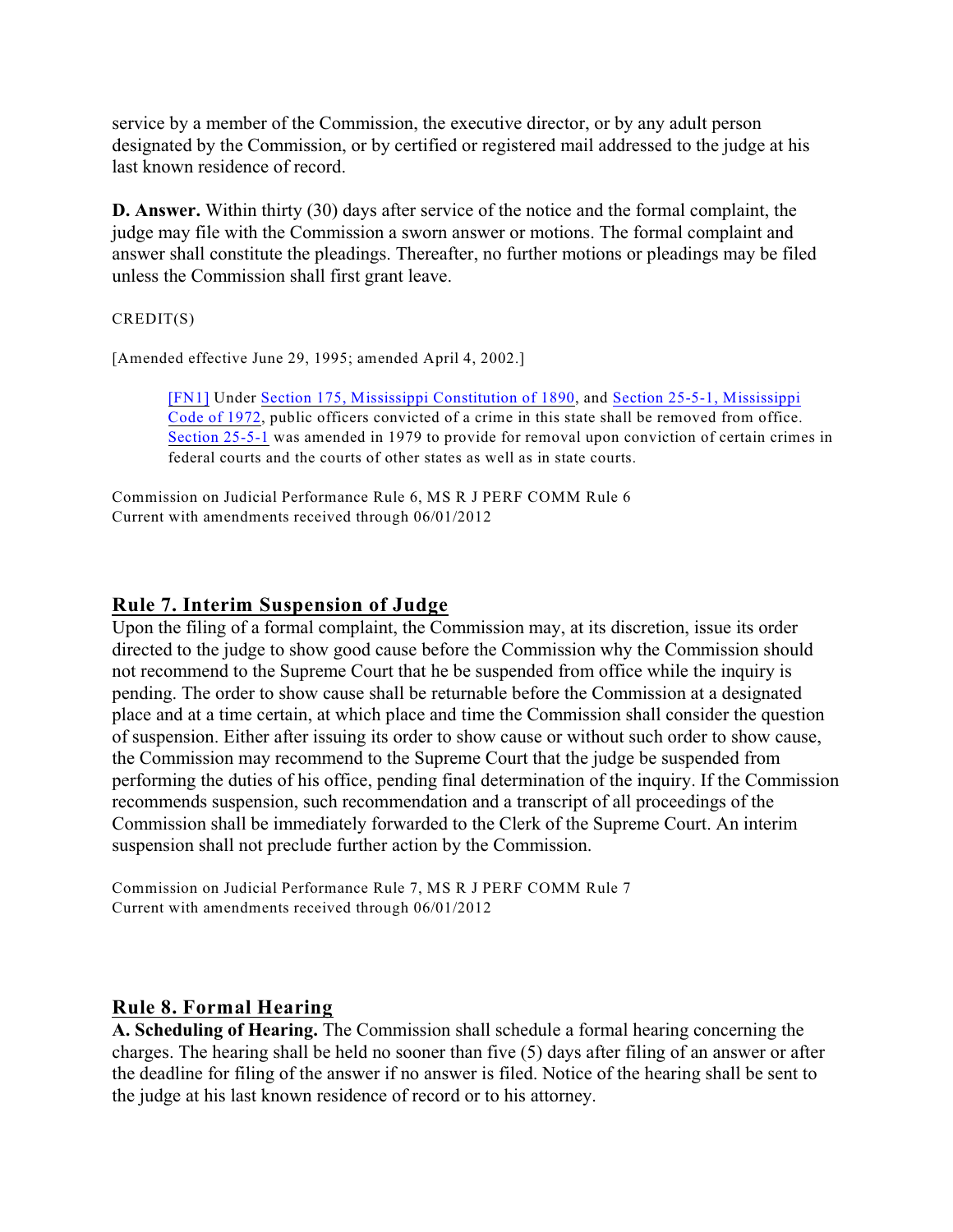At the date set for the formal hearing, the hearing shall proceed whether or not the judge has filed an answer, and whether or not he appears in person or through counsel. The failure of the judge to answer or appear may be taken as evidence of the facts alleged in the formal complaint.

**B. Discovery and Procedure.** In all formal proceedings the Mississippi Rules of Civil Procedure shall be applicable except as otherwise provided in these rules. The sole parties to formal proceedings shall be the Commission and the judge.

**C. Factfinder.** The formal hearing shall be conducted before the entire Commission or before a committee of the Commission, a master or a factfinder designated by the Commission.

**D. Conduct of Hearing.** Facts requiring action of the Commission shall be established by clear and convincing evidence.

The Mississippi Rules of Evidence shall apply to any formal hearing. All witnesses shall take an oath or affirmation to tell the truth. All Commission members, staff, witnesses, counsel, or any other person privy to any hearing before the Commission shall take an oath of secrecy concerning all proceedings before the Commission, violation of which shall be punishable as contempt.

The Commission shall employ a member of the Mississippi State Bar to prepare and present the formal complaint to the Commission and otherwise act as counsel and to represent the Commission before the Supreme Court or direct the Executive Director to so represent the Commission as counsel.

The Commission shall designate one (1) of its judicial or attorney members to preside over each formal hearing. He shall dispose of all preliminary matters and shall rule on procedural and evidentiary matters during the course of the hearing.

The judge shall have the right to present evidence and to produce and cross-examine witnesses.

The judge shall be limited to two (2) character witnesses who may testify at the formal hearing, but; he may submit the affidavits of any other character witnesses he deems appropriate.

The hearing shall be recorded by a reporter employed by the Commission.

**E. Determination.** If the full Commission has held the formal hearing, it shall promptly prepare its findings of fact and any recommendations.

When a committee, master, or factfinder has held the formal hearing, its findings of fact and recommendations shall be filed with the Commission within thirty (30) days after the hearing's conclusion; provided, however, the Commission may grant additional time for the preparation of such findings and recommendations. The executive director shall promptly deliver to the judge or his legal representative and to the Commission counsel a copy of the transcript of the proceedings and a copy of the findings and recommendations. Within ten (10) days from receipt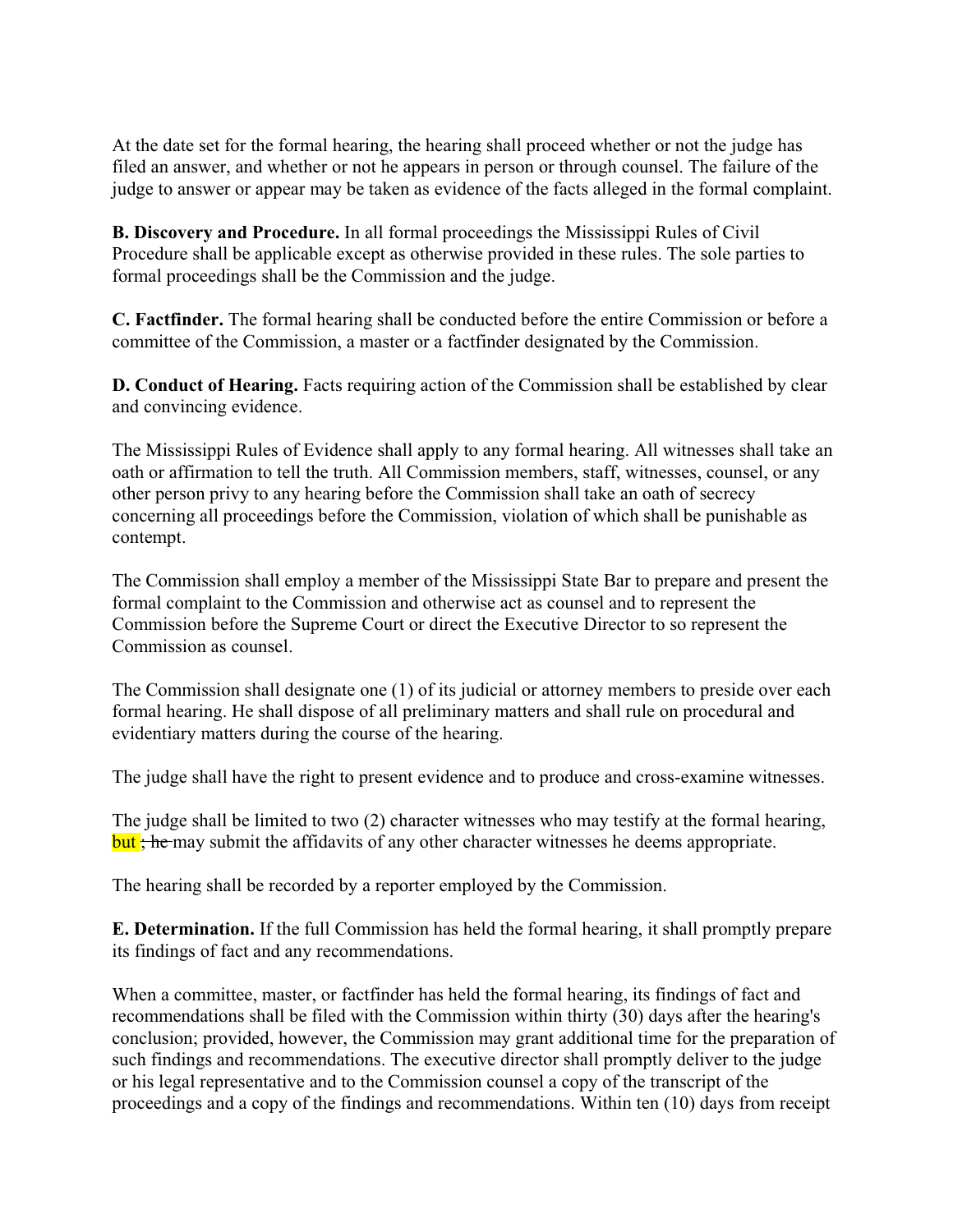of such copies, the judge and Commission counsel may submit written objections to the findings and recommendations. The Commission shall review the findings and recommendations, the written objections, and the transcript; and it may accept, modify, or reject, in whole or in part, the findings and recommendations and may make additional findings of fact and recommendations.

**F. Commission Recommendation.** The Commission recommendations to the Supreme Court for discipline may include removal from office, suspension, fine, public censure or reprimand, or retirement. In addition, the Commission may privately admonish a judge as provided by law.

The Commission findings and recommendation and the numerical vote shall be recorded; all other Commission action shall remain confidential.

**G. Dissent.** If any member dissents from a recommendation as to discipline or retirement, the dissenting recommendation shall also be transmitted to the Supreme Court. Only the dissent, with the number of dissenters shall be transmitted; the names of the individual dissenters shall remain confidential.

**H. No Discipline Recommended.** If two-thirds( 2/3 ) of the members of the Commission fail to recommend discipline or retirement, the case shall be dismissed.

**I. Witness Fees.** All witnesses shall receive fees and expenses in the statutorily allowable amount. Expenses of witnesses shall be borne by the party calling them. When the physical or mental disability of the judge is in issue, the Commission may reimburse the judge for the reasonable fees of any physician rendering a report or testifying at a Commission hearing. If the judge is exonerated of the charges against him and the Commission determines that the imposition of costs and expert witness fees would work a financial hardship or injustice upon him, the Commission may order that part or all of those costs and fees be reimbursed.

## CREDIT(S)

[Amendment approved April 11, 1984; amended effective June 29, 1995.]

# *COMMENT*

*Disciplinary recommendations to the Supreme Court by the Commission are prescribed by the Mississippi Constitution, and include removal from office, suspension, fine, public censure or reprimand, or retirement. .range from removal from office down to public censure or reprimand. Although the Commission generally does not impose disciplinary sanctions, but rather makes findings and recommendations for submission to the Supreme Court, it may, under [Rule 6](http://www.westlaw.com/Find/Default.wl?rs=dfa1.0&vr=2.0&DB=1008412&DocName=MSRPERFR6&FindType=L), dismiss cases or impose the lesser sanction of a private admonishment, without action by the Supreme Court. In the case of private admonishment, the Commission will notify the Chief Justice of the Supreme Court of its action.*

[Comment adopted March 7, 2002.]

*JUDICIAL DECISIONS*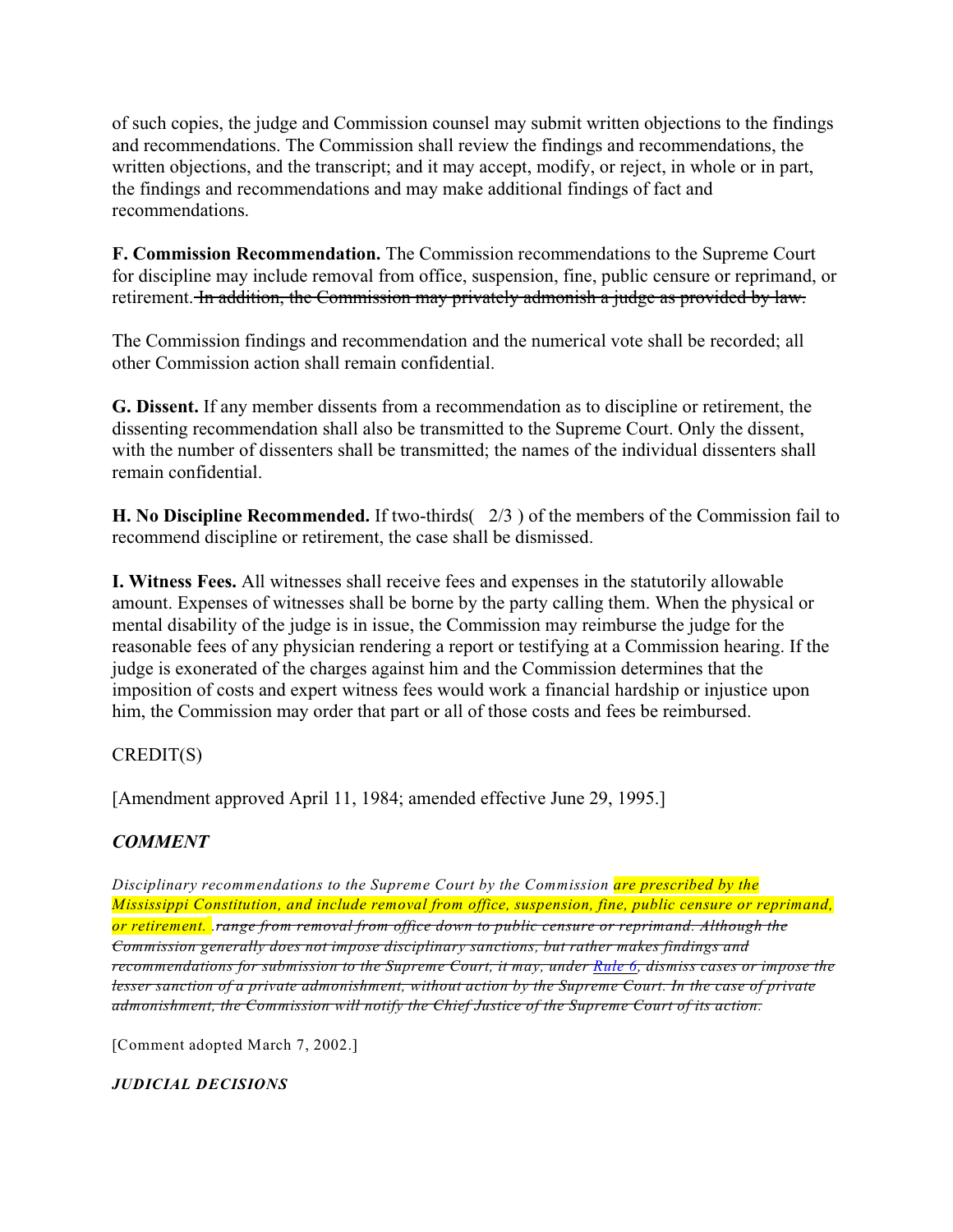<span id="page-12-5"></span>Discipline [3](#page-12-0)

<span id="page-12-4"></span><span id="page-12-3"></span>Due process  $1$ Findings [2](#page-12-2) [1](#page-12-3). Due process

<span id="page-12-1"></span>Use of a three-judge panel, rather than the full Commission on Judicial Performance, to make findings and recommendations to the Supreme Court in a judicial disciplinary proceeding was not unauthorized under constitutional provision governing commission, and thus did not deny due process to justice court judge. [U.S.C.A. Const.Amend. 14](http://www.westlaw.com/Find/Default.wl?rs=dfa1.0&vr=2.0&DB=1000583&DocName=USCOAMENDXIV&FindType=L); [Const. Art. 6, § 177A](http://www.westlaw.com/Find/Default.wl?rs=dfa1.0&vr=2.0&DB=1000934&DocName=MSCNART6S177A&FindType=L); Commission on Judicial Performance Rule 8, subd. C. [Mississippi Com'n on Judicial Performance v. Willard \(Miss. 2001\) 788 So.2d 736](http://www.westlaw.com/Find/Default.wl?rs=dfa1.0&vr=2.0&DB=0000735&FindType=Y&SerialNum=2001517142). [Constitutional Law](http://www.westlaw.com/KeyNumber/Default.wl?rs=dfa1.0&vr=2.0&CMD=KEY&DocName=92k4175)  $\mathbb{C}$  4175; [Justices Of The Peace](http://www.westlaw.com/KeyNumber/Default.wl?rs=dfa1.0&vr=2.0&CMD=KEY&DocName=231k10)  $\mathbb{C}$  10

Judge had no due process right to appear in person before the full Commission on Judicial Performance; thus, seven-day hearing before a duly appointed committee where he could present witnesses and advance his defense complied with due process. [U.S.C.A. Const.Amend. 14](http://www.westlaw.com/Find/Default.wl?rs=dfa1.0&vr=2.0&DB=1000583&DocName=USCOAMENDXIV&FindType=L); Commission on Judicial Performance Rule 8, subd. C. [Mississippi Com'n on Judicial Performance v. Spencer \(Miss. 1998\) 725 So.2d 171](http://www.westlaw.com/Find/Default.wl?rs=dfa1.0&vr=2.0&DB=0000735&FindType=Y&SerialNum=1998192534), rehearing denied. [Constitutional Law](http://www.westlaw.com/KeyNumber/Default.wl?rs=dfa1.0&vr=2.0&CMD=KEY&DocName=92k4175)  $\mathbb{C}$  4175; Judges  $\mathbb{C}$  11(5.1)

Combination of investigative, prosecutorial, and adjudicatory functions in Commission of Judicial Performance in connection with disciplinary actions against judges did not violate due process, as Commission's procedures did not in and of themselves appear to present unacceptable risk of bias, notwithstanding alleged financial motive for Commissioners to find in accordance with Commission's Executive Director. [U.S.C.A. Const.Amend. 14](http://www.westlaw.com/Find/Default.wl?rs=dfa1.0&vr=2.0&DB=1000583&DocName=USCOAMENDXIV&FindType=L). [Mississippi Com'n of Judicial Performance v. Russell](http://www.westlaw.com/Find/Default.wl?rs=dfa1.0&vr=2.0&DB=0000735&FindType=Y&SerialNum=1997047496) [\(Miss. 1997\) 691 So.2d 929](http://www.westlaw.com/Find/Default.wl?rs=dfa1.0&vr=2.0&DB=0000735&FindType=Y&SerialNum=1997047496), rehearing denied [693 So.2d 384](http://www.westlaw.com/Find/Default.wl?rs=dfa1.0&vr=2.0&DB=0000735&FindType=Y&SerialNum=1997096465). [Constitutional Law](http://www.westlaw.com/KeyNumber/Default.wl?rs=dfa1.0&vr=2.0&CMD=KEY&DocName=92k4175) 4175; [Judges](http://www.westlaw.com/KeyNumber/Default.wl?rs=dfa1.0&vr=2.0&CMD=KEY&DocName=227k11%285.1%29)  $\mathbb{C}$   $1(5.1)$ 

[2](#page-12-4). Findings

<span id="page-12-2"></span>Findings of the Commission on Judicial Performance must be based upon clear and convincing evidence. Commission on Judicial Performance Rule 8, subd. D. [Mississippi Com'n on Judicial Performance v. R.R.](http://www.westlaw.com/Find/Default.wl?rs=dfa1.0&vr=2.0&DB=0000735&FindType=Y&SerialNum=1999052437) [\(Miss. 1999\) 732 So.2d 224](http://www.westlaw.com/Find/Default.wl?rs=dfa1.0&vr=2.0&DB=0000735&FindType=Y&SerialNum=1999052437). Judges  $\mathbb{S}$  | 1(7)

Failure of Commission on Judicial Performance to file findings within thirty days after the hearing did not require Supreme Court to strike findings of fact and conclusions of law given the voluminous record, the length of the hearing, the number of witnesses, and the request by the judge's attorney for additional time even after the Commission had set a deadline. Commission on Judicial Performance Rule 8, subd. E. [Mississippi Com'n on Judicial Performance v. Spencer \(Miss. 1998\) 725 So.2d 171](http://www.westlaw.com/Find/Default.wl?rs=dfa1.0&vr=2.0&DB=0000735&FindType=Y&SerialNum=1998192534), rehearing denied. Judges  $\mathbb{C}$  11(8)

[3](#page-12-5). Discipline

<span id="page-12-0"></span>In judicial disciplinary proceeding brought against Justice Court judge for making derogatory statements during national drug court seminar break-out session about her fellow, community elected officials, fellow seminar participants, and African-American members of her community, Commission of Judicial Performance properly restricted judge's cross-examination of seminar participant regarding her employment, salary, and refusal to speak to defense counsel prior to the proceeding; such issues had already been addressed, and additional questioning would not have been pertained to judge's hearing on her conduct. [Mississippi Com'n on Judicial Performance v. Boland \(Miss. 2008\) 975 So.2d 882](http://www.westlaw.com/Find/Default.wl?rs=dfa1.0&vr=2.0&DB=0000735&FindType=Y&SerialNum=2015352119). [Justices](http://www.westlaw.com/KeyNumber/Default.wl?rs=dfa1.0&vr=2.0&CMD=KEY&DocName=231k10) [Of The Peace](http://www.westlaw.com/KeyNumber/Default.wl?rs=dfa1.0&vr=2.0&CMD=KEY&DocName=231k10)  $\mathbb{C}$  10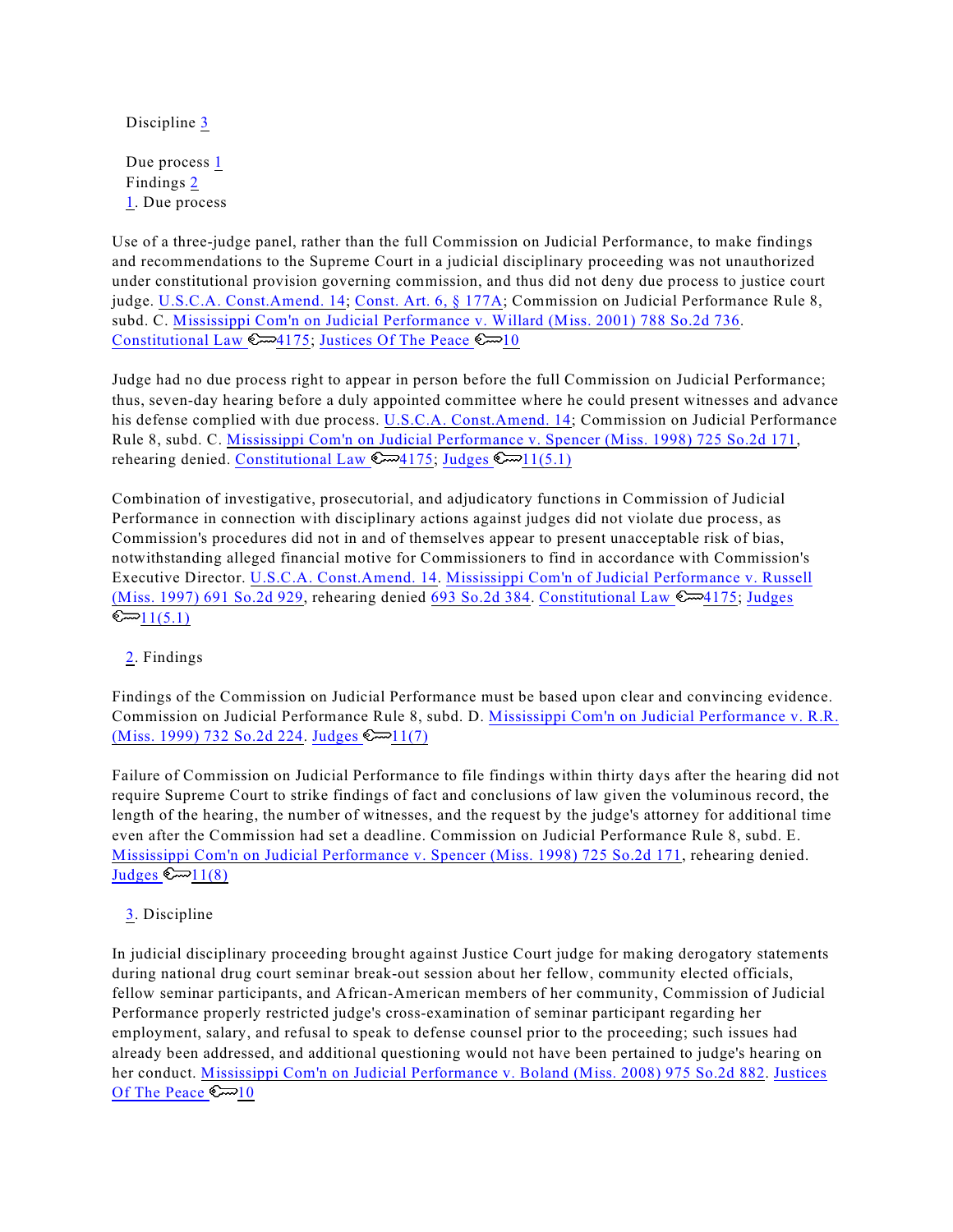Commission of Judicial Performance properly excluded testimony of three of Justice Court judge's witnesses, in judicial disciplinary proceeding brought against judge for making derogatory statements during national drug court seminar break-out session about her fellow, community elected officials, fellow seminar participants, and African-American members of her community; testimony of the witnesses amounted to character testimony that was duplicative of the other character witnesses who testified on judge's behalf. [Mississippi Com'n on Judicial Performance v. Boland \(Miss. 2008\) 975 So.2d](http://www.westlaw.com/Find/Default.wl?rs=dfa1.0&vr=2.0&DB=0000735&FindType=Y&SerialNum=2015352119) [882](http://www.westlaw.com/Find/Default.wl?rs=dfa1.0&vr=2.0&DB=0000735&FindType=Y&SerialNum=2015352119). [Justices Of The Peace](http://www.westlaw.com/KeyNumber/Default.wl?rs=dfa1.0&vr=2.0&CMD=KEY&DocName=231k10)  $\mathbb{S} \rightarrow 10$ 

In determining whether reprimand for judicial misconduct should be public, Supreme Court considers mitigating factors which weigh in favor of confidential, private action. [Mississippi Com'n of Judicial](http://www.westlaw.com/Find/Default.wl?rs=dfa1.0&vr=2.0&DB=0000735&FindType=Y&SerialNum=1997047496) [Performance v. Russell \(Miss. 1997\) 691 So.2d 929](http://www.westlaw.com/Find/Default.wl?rs=dfa1.0&vr=2.0&DB=0000735&FindType=Y&SerialNum=1997047496), rehearing denied [693 So.2d 384](http://www.westlaw.com/Find/Default.wl?rs=dfa1.0&vr=2.0&DB=0000735&FindType=Y&SerialNum=1997096465). Judges  $\mathbb{R}$  | 1(4)

Knowingly committing perjury, failing to remedy deficiency in regard to assurance of garnishments, and failing or refusing to refund garnishment costs which have been deposited but as to which no garnishment had issued warrant removal from office. Const. § 177A; Commission on Judicial Performance Rule 8, subd. A; ABA Code of Jud.Conduct, Canon 2, subd. A. [In re Anderson \(Miss. 1984\) 451 So.2d 232](http://www.westlaw.com/Find/Default.wl?rs=dfa1.0&vr=2.0&DB=0000735&FindType=Y&SerialNum=1984128065). Judges  $\mathbb{C} \rightarrow 11(4)$ 

Commission on Judicial Performance Rule 8, MS R J PERF COMM Rule 8 Current with amendments received through 06/01/2012

## **Rule 9. Mental or Physical Disability**

When the mental or physical health of a judge is in issue, the Commission may request the judge either (1) to submit to examinations by licensed physicians chosen and paid by the Commission, or (2) to submit to the Commission all reports of recent examinations by licensed physicians relating to the alleged condition. If the judge fails to submit to the examinations or to submit all recent medical reports, such failure shall raise an adverse inference to the judge on such issue, unless the judge's failure was due to circumstances beyond his control. The judge shall be furnished a copy of the report of any examination conducted under this rule.

Commission on Judicial Performance Rule 9, MS R J PERF COMM Rule 9 Current with amendments received through 06/01/2012

## **Rule 10. Supreme Court Review**

**A. Filing and Service.** The Commission shall promptly file the record, its findings and recommendations, and any dissents with the Clerk of the Supreme Court and shall immediately serve copies thereof upon the judge.

**B. Procedure.** The Mississippi Rules of Appellate Procedure shall be applicable for all Commission proceedings before the Supreme Court, except as otherwise provided in these rules.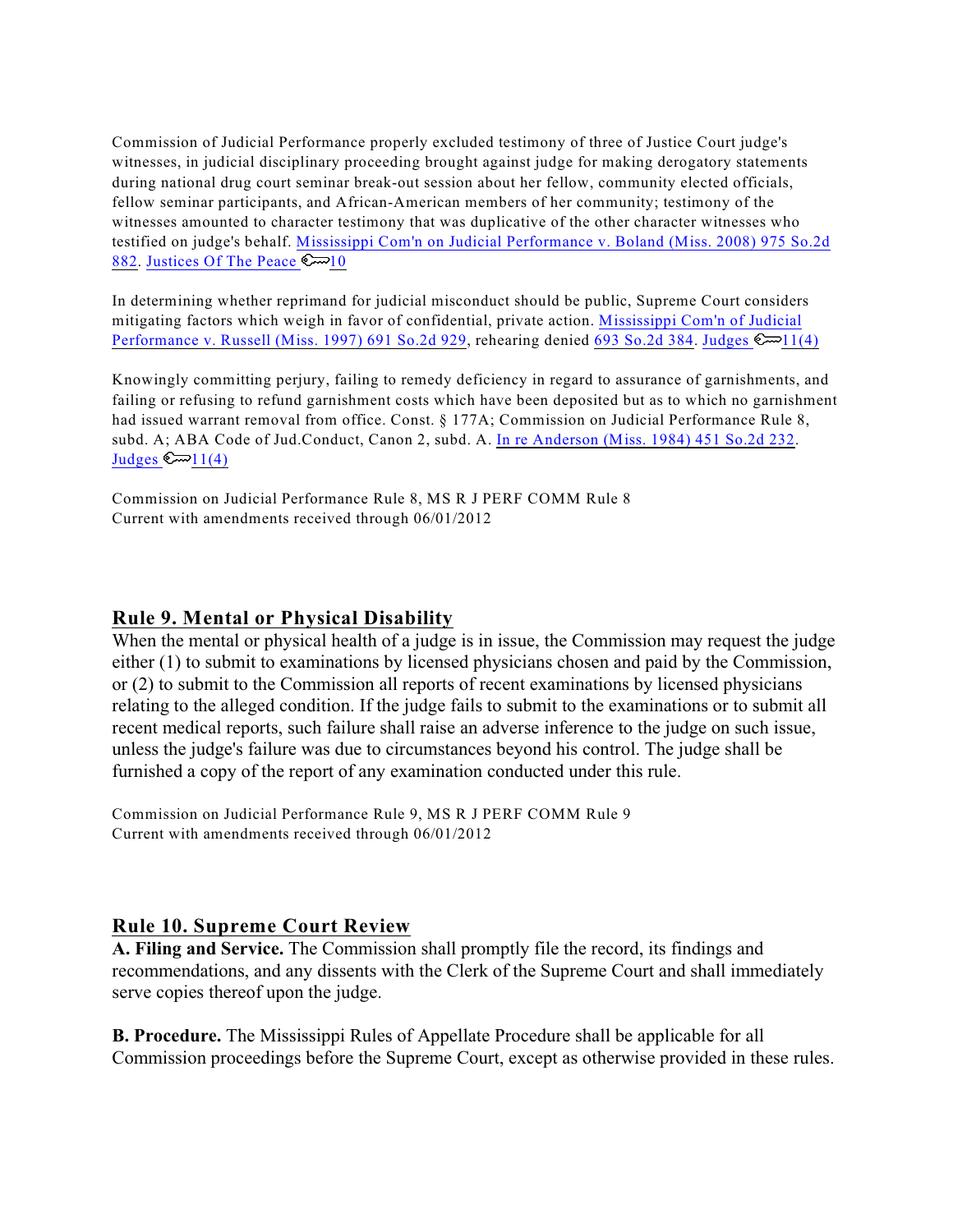**C. Preference Cases.** The Supreme Court shall treat all Commission matters as preference cases, to be determined with reasonable expedition.

**D. Briefs.** When the Commission has recommended the interim suspension of a judge, the Commission, as petitioner, and the judge, as respondent, shall file simultaneous briefs with the Supreme Court within seven (7) days after the filing of the Commission's recommendations with the Clerk of the Supreme Court. No reply briefs shall be filed.

In other cases the Commission, as petitioner, and the judge, as respondent, shall file simultaneous briefs with the Supreme Court within thirty (30) days after the filing of the Commission's recommendations with the Clerk of the Supreme Court. No reply briefs shall be filed.

**E. Decision.** Based upon a review of the entire record, the Supreme Court shall prepare and publish a written opinion and judgment directing such disciplinary action, if any, as it finds just and proper. The Supreme Court may accept, reject, or modify, in whole or in part, the findings and recommendation of the Commission. In the event that more than one (1) recommendation for discipline of the judge is filed, the Supreme Court may render a single decision or impose a single sanction with respect to all recommendations.

**F. Private Admonishments.** If a judge desires to appeal a private admonishment, he shall file a notice of appeal with the Commission within thirty (30) days from the issuance of such admonishment. The Commission shall promptly file with the Clerk of the Supreme Court the record and its admonishment. The judge shall be the appellant and the Commission the appellee.

An appeal from a private admonishment issued by the Commission shall follow the same procedures as other Commission matters except that such appeal shall remain confidential, as provided by law.

CREDIT(S)

[Amended March 24, 1997.]

### *JUDICIAL DECISIONS*

<span id="page-14-7"></span><span id="page-14-5"></span><span id="page-14-4"></span><span id="page-14-2"></span><span id="page-14-1"></span>In general [1](#page-14-0) Costs [7](#page-17-0) De novo review [2](#page-15-0) Findings of commission [4](#page-15-1) Record [5](#page-16-0) Sanctions [6](#page-16-1) Standard of review [3](#page-15-2)

<span id="page-14-6"></span><span id="page-14-3"></span>[1](#page-14-1). In general

<span id="page-14-0"></span>While Supreme Court gives great deference to the Commission on Judicial Performance's findings, Court is also charged to render an independent judgment in judicial disciplinary proceedings. [Mississippi Com'n](http://www.westlaw.com/Find/Default.wl?rs=dfa1.0&vr=2.0&DB=0000735&FindType=Y&SerialNum=2010519785) [on Judicial Performance v. Sanford \(Miss. 2006\) 941 So.2d 209](http://www.westlaw.com/Find/Default.wl?rs=dfa1.0&vr=2.0&DB=0000735&FindType=Y&SerialNum=2010519785). Judges  $\mathbb{C}$  11(8)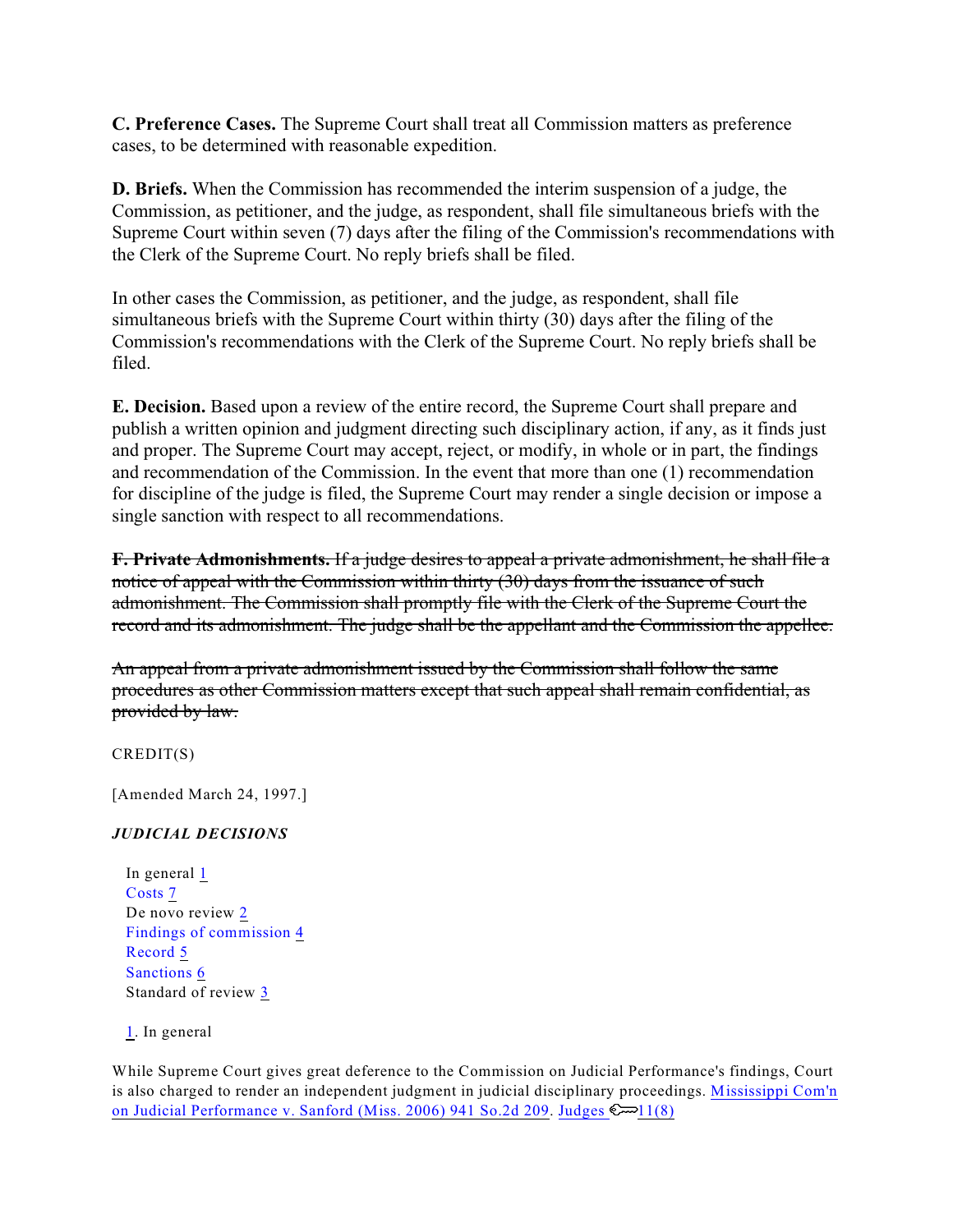Although Supreme Court has obligation to conduct independent inquiry in judicial misconduct proceedings, it nonetheless gives great weight to finding of Commission on Judicial Performance, which has had opportunity to observe demeanor of witnesses. [Const. Art. 6, § 177A](http://www.westlaw.com/Find/Default.wl?rs=dfa1.0&vr=2.0&DB=1000934&DocName=MSCNART6S177A&FindType=L); Commission on Judicial Performance Rule 10. [Mississippi Com'n on Judicial Performance v. Fletcher \(Miss. 1996\) 686 So.2d](http://www.westlaw.com/Find/Default.wl?rs=dfa1.0&vr=2.0&DB=0000735&FindType=Y&SerialNum=1996278214) [1075](http://www.westlaw.com/Find/Default.wl?rs=dfa1.0&vr=2.0&DB=0000735&FindType=Y&SerialNum=1996278214). Judges  $\mathbb{C} \rightarrow 11(8)$ 

[2](#page-14-2). De novo review

<span id="page-15-0"></span>Supreme Court reviews the recommendations of the Mississippi Commission on Judicial Performance in judicial misconduct proceedings de novo. [Mississippi Com'n on Judicial Performance v. Osborne \(Miss.](http://www.westlaw.com/Find/Default.wl?rs=dfa1.0&vr=2.0&DB=0000735&FindType=Y&SerialNum=2014961497) [2008\) 977 So.2d 314](http://www.westlaw.com/Find/Default.wl?rs=dfa1.0&vr=2.0&DB=0000735&FindType=Y&SerialNum=2014961497), rehearing denied. Judges  $\mathbb{Z}$  11(8)

Supreme Court conducts de novo review of judicial misconduct proceedings, giving great deference to the findings, based on clear and convincing evidence, of the recommendations of the Commission on Judicial Performance. [Mississippi Com'n on Judicial Performance v. Sanford \(Miss. 2006\) 941 So.2d 209](http://www.westlaw.com/Find/Default.wl?rs=dfa1.0&vr=2.0&DB=0000735&FindType=Y&SerialNum=2010519785). [Judges](http://www.westlaw.com/KeyNumber/Default.wl?rs=dfa1.0&vr=2.0&CMD=KEY&DocName=227k11%288%29)  $\mathbb{C}$   $\sim$  1(8)

The Supreme Court reviews judicial disciplinary matters de novo. [Mississippi Com'n On Judicial](http://www.westlaw.com/Find/Default.wl?rs=dfa1.0&vr=2.0&DB=0000735&FindType=Y&SerialNum=2004065804) [Performance v. Teel \(Miss. 2004\) 863 So.2d 973](http://www.westlaw.com/Find/Default.wl?rs=dfa1.0&vr=2.0&DB=0000735&FindType=Y&SerialNum=2004065804). Judges  $\mathbb{C}$  11(8)

### [3](#page-14-3). Standard of review

<span id="page-15-2"></span>The appropriate standard of review used in a judicial disciplinary proceeding is derived from the Rules of the Mississippi Commission on Judicial Performance. Commission on Judicial Performance Rule 10, subd. E. [Mississippi Com'n on Judicial Performance v. Jenkins \(Miss. 1998\) 725 So.2d 162](http://www.westlaw.com/Find/Default.wl?rs=dfa1.0&vr=2.0&DB=0000735&FindType=Y&SerialNum=1998187351), rehearing denied. Judges  $\mathbb{C} \rightarrow 11(8)$ 

### [4](#page-14-4). Findings of commission

<span id="page-15-1"></span>While the Supreme Court gives great deference to the findings of the Commission on Judicial Performance in judicial misconduct proceedings, the Court is also charged to render an independent judgment. [Mississippi Com'n on Judicial Performance v. Osborne \(Miss. 2008\) 977 So.2d 314](http://www.westlaw.com/Find/Default.wl?rs=dfa1.0&vr=2.0&DB=0000735&FindType=Y&SerialNum=2014961497), rehearing denied. Judges  $\mathbb{C} \rightarrow 11(8)$ 

Although the Supreme Court is not bound by the findings by the Commission on Judicial Performance in the context of a judicial disciplinary proceeding, they are given great deference when based on clear and convincing evidence of misconduct. Commission on Judicial Performance Rule 10(E). [Mississippi Com'n](http://www.westlaw.com/Find/Default.wl?rs=dfa1.0&vr=2.0&DB=0000735&FindType=Y&SerialNum=2009781337) [on Judicial Performance v. Britton \(Miss. 2006\) 936 So.2d 898](http://www.westlaw.com/Find/Default.wl?rs=dfa1.0&vr=2.0&DB=0000735&FindType=Y&SerialNum=2009781337). Judges  $\mathbb{C}$  11(8)

Although the Supreme Court is not bound by the findings and recommendations of the Commission on Judicial Performance and may impose additional sanctions, in a judicial disciplinary proceeding, it nonetheless gives great weight to the findings of the Commission which had the opportunity to observe the demeanor of the witnesses. [Mississippi Com'n On Judicial Performance v. Teel \(Miss. 2004\) 863](http://www.westlaw.com/Find/Default.wl?rs=dfa1.0&vr=2.0&DB=0000735&FindType=Y&SerialNum=2004065804) [So.2d 973](http://www.westlaw.com/Find/Default.wl?rs=dfa1.0&vr=2.0&DB=0000735&FindType=Y&SerialNum=2004065804). Judges  $\mathbb{S}$  11(8)

Supreme Court conducts de novo review of judicial misconduct proceedings, giving great deference to the findings, based on clear and convincing evidence, of the recommendations of the Judicial Performance Commission; although Court considers the recommendations of the Commission, Court is in no way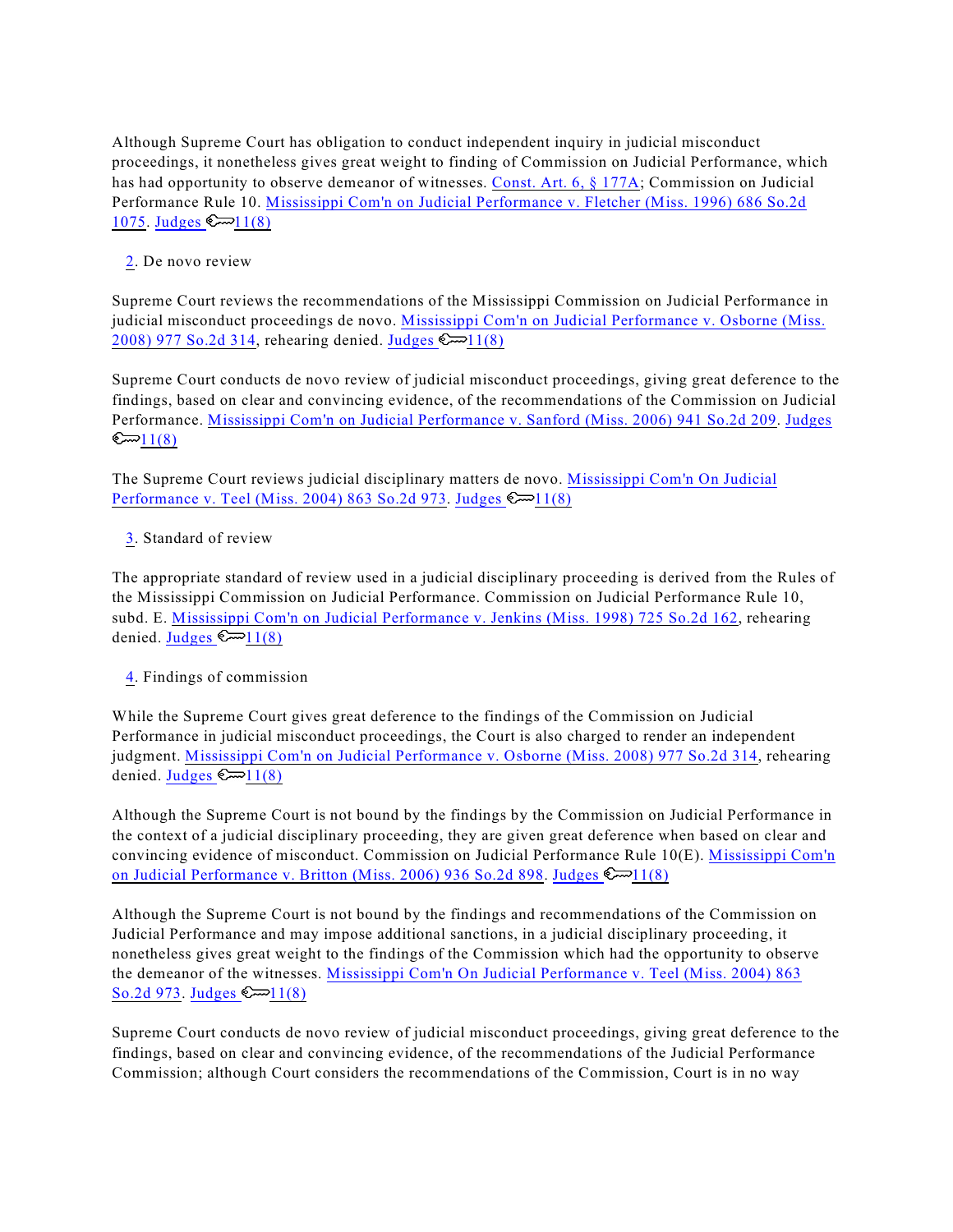bound by them and may also impose additional sanctions. [Mississippi Com'n on Judicial Performance v.](http://www.westlaw.com/Find/Default.wl?rs=dfa1.0&vr=2.0&DB=0000735&FindType=Y&SerialNum=1999264565) [Sanders \(Miss. 1999\) 749 So.2d 1062](http://www.westlaw.com/Find/Default.wl?rs=dfa1.0&vr=2.0&DB=0000735&FindType=Y&SerialNum=1999264565). Judges  $\mathbb{S}$  11(8)

Although Supreme Court is not bound by findings of Commission on Judicial Performance, they are given great deference when based on clear and convincing evidence. Commission on Judicial Performance Rule 10, subd. E. [Mississippi Com'n on Judicial Performance v. Sanders \(Miss. 1998\) 708](http://www.westlaw.com/Find/Default.wl?rs=dfa1.0&vr=2.0&DB=0000735&FindType=Y&SerialNum=1998060239) [So.2d 866](http://www.westlaw.com/Find/Default.wl?rs=dfa1.0&vr=2.0&DB=0000735&FindType=Y&SerialNum=1998060239). Judges  $\mathbb{S}$  11(8)

Supreme Court conducts de novo review of judicial misconduct proceedings, giving great deference to findings, based on clear and convincing evidence, of recommendations of Judicial Performance Commission; although Court considers recommendations of Commission, Court is in no way bound by recommendations and may also impose additional sanctions. [Mississippi Com'n of Judicial Performance](http://www.westlaw.com/Find/Default.wl?rs=dfa1.0&vr=2.0&DB=0000735&FindType=Y&SerialNum=1997047496) [v. Russell \(Miss. 1997\) 691 So.2d 929](http://www.westlaw.com/Find/Default.wl?rs=dfa1.0&vr=2.0&DB=0000735&FindType=Y&SerialNum=1997047496), rehearing denied [693 So.2d 384](http://www.westlaw.com/Find/Default.wl?rs=dfa1.0&vr=2.0&DB=0000735&FindType=Y&SerialNum=1997096465). Judges  $\mathbb{C}$  1(8)

Although Supreme Court is not bound by the Commission on Judicial Performance's findings in judicial disciplinary proceeding, Commission's findings are given great deference when based on clear and convincing evidence. Commission on Judicial Performance Rule 10, subd. E. [Mississippi Com'n on](http://www.westlaw.com/Find/Default.wl?rs=dfa1.0&vr=2.0&DB=0000735&FindType=Y&SerialNum=1996180297) [Judicial Performance v. Dodds \(Miss. 1996\) 680 So.2d 180](http://www.westlaw.com/Find/Default.wl?rs=dfa1.0&vr=2.0&DB=0000735&FindType=Y&SerialNum=1996180297). Judges  $\mathbb{S}$  11(5.1)

Supreme Court is not bound by findings of Judicial Performance Commission in disciplinary matter, but findings are given great deference when surrounded by clear and convincing evidence. Commission on Judicial Performance Rule 10, subd. E. [Mississippi Com'n on Judicial Performance v. Underwood \(Miss.](http://www.westlaw.com/Find/Default.wl?rs=dfa1.0&vr=2.0&DB=0000735&FindType=Y&SerialNum=1994209590) [1994\) 644 So.2d 458](http://www.westlaw.com/Find/Default.wl?rs=dfa1.0&vr=2.0&DB=0000735&FindType=Y&SerialNum=1994209590). Judges  $\mathbb{S} \rightarrow 11(5.1)$ 

In a judicial disciplinary proceeding the Supreme Court must conduct an independent inquiry and make its own final determination of the appropriate sanction, although the court accords careful consideration to findings of fact and recommendations of the Commission on Judicial Performance or its committee. Const. § 177A; [Code 1972, §§ 9-19-1 et seq.](http://www.westlaw.com/Find/Default.wl?rs=dfa1.0&vr=2.0&DB=1000933&DocName=MSSTS9-19-1&FindType=L), [9-19-17](http://www.westlaw.com/Find/Default.wl?rs=dfa1.0&vr=2.0&DB=1000933&DocName=MSSTS9-19-17&FindType=L), [9-19-23](http://www.westlaw.com/Find/Default.wl?rs=dfa1.0&vr=2.0&DB=1000933&DocName=MSSTS9-19-23&FindType=L). [In re Anderson \(Miss. 1982\) 412 So.2d](http://www.westlaw.com/Find/Default.wl?rs=dfa1.0&vr=2.0&DB=0000735&FindType=Y&SerialNum=1982116274) [743](http://www.westlaw.com/Find/Default.wl?rs=dfa1.0&vr=2.0&DB=0000735&FindType=Y&SerialNum=1982116274). Judges  $\mathbb{Z}11(5.1)$ 

### [5](#page-14-5). Record

<span id="page-16-0"></span>Supreme Court considered the additional mitigating factors which justice court judge who was subject of disciplinary proceeding requested be considered by Commission on Judicial Performance, but which had not been included in agreed statement of facts, where it was ambiguous whether Commission adopted agreed statement of facts or amended agreed statement of facts; by Commission rule, Court was to direct disciplinary action based upon a review of entire record. Commission on Judicial Performance Rule 10, subd. E. [Mississippi Com'n on Judicial Performance v. Williams \(Miss. 2004\) 880 So.2d 343](http://www.westlaw.com/Find/Default.wl?rs=dfa1.0&vr=2.0&DB=0000735&FindType=Y&SerialNum=2004895697). [Justices Of](http://www.westlaw.com/KeyNumber/Default.wl?rs=dfa1.0&vr=2.0&CMD=KEY&DocName=231k10) [The Peace](http://www.westlaw.com/KeyNumber/Default.wl?rs=dfa1.0&vr=2.0&CMD=KEY&DocName=231k10)  $\approx 10$ 

### [6](#page-14-6). Sanctions

<span id="page-16-1"></span>In judicial misconduct proceedings, Supreme Court is trier of fact and has sole power to impose sanctions. [Const. Art. 6, § 177A](http://www.westlaw.com/Find/Default.wl?rs=dfa1.0&vr=2.0&DB=1000934&DocName=MSCNART6S177A&FindType=L); Commission on Judicial Performance Rule 10. [Mississippi Com'n on Judicial](http://www.westlaw.com/Find/Default.wl?rs=dfa1.0&vr=2.0&DB=0000735&FindType=Y&SerialNum=1996278214) [Performance v. Fletcher \(Miss. 1996\) 686 So.2d 1075](http://www.westlaw.com/Find/Default.wl?rs=dfa1.0&vr=2.0&DB=0000735&FindType=Y&SerialNum=1996278214); [Mississippi Com'n on Judicial Performance v. Carr](http://www.westlaw.com/Find/Default.wl?rs=dfa1.0&vr=2.0&DB=0000735&FindType=Y&SerialNum=2017083754) [\(Miss. 2008\) 990 So.2d 763](http://www.westlaw.com/Find/Default.wl?rs=dfa1.0&vr=2.0&DB=0000735&FindType=Y&SerialNum=2017083754); [Mississippi Com'n on Judicial Performance v. Osborne \(Miss. 2008\) 977](http://www.westlaw.com/Find/Default.wl?rs=dfa1.0&vr=2.0&DB=0000735&FindType=Y&SerialNum=2014961497) [So.2d 314](http://www.westlaw.com/Find/Default.wl?rs=dfa1.0&vr=2.0&DB=0000735&FindType=Y&SerialNum=2014961497), rehearing denied ; [Mississippi Com'n On Judicial Performance v. Teel \(Miss. 2004\) 863 So.2d](http://www.westlaw.com/Find/Default.wl?rs=dfa1.0&vr=2.0&DB=0000735&FindType=Y&SerialNum=2004065804) [973](http://www.westlaw.com/Find/Default.wl?rs=dfa1.0&vr=2.0&DB=0000735&FindType=Y&SerialNum=2004065804).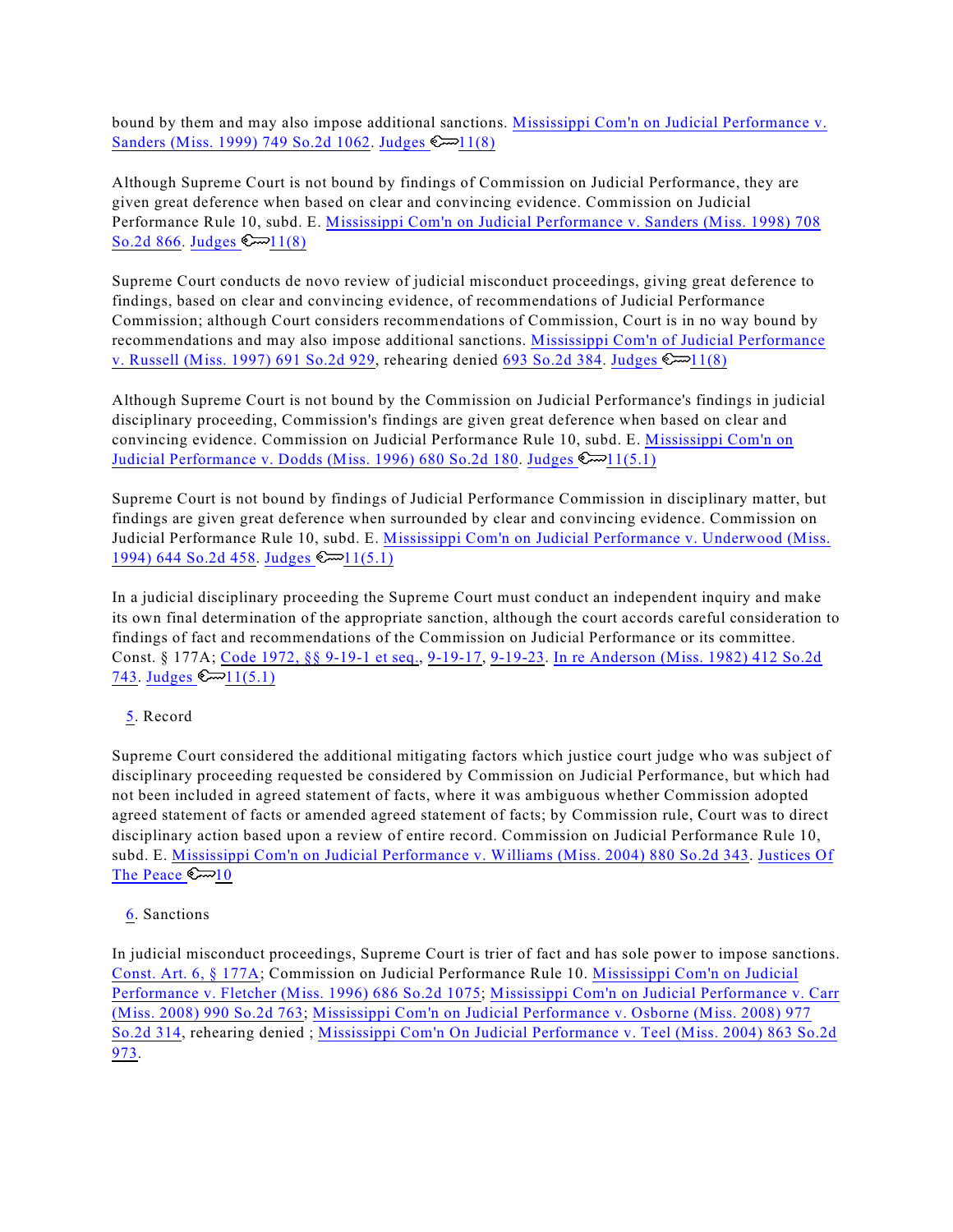Notwithstanding Commission on Judicial Performance's recommendation, Supreme Court, and Supreme Court alone, is constitutionally charged with making the ultimate decision as to the appropriate sanction to impose upon one who has engaged in actionable judicial misconduct. West's [A.M.C. Const. Art. 6, §](http://www.westlaw.com/Find/Default.wl?rs=dfa1.0&vr=2.0&DB=1000934&DocName=MSCNART6S177A&FindType=L) [177A](http://www.westlaw.com/Find/Default.wl?rs=dfa1.0&vr=2.0&DB=1000934&DocName=MSCNART6S177A&FindType=L). [Mississippi Com'n on Judicial Performance v. Sanford \(Miss. 2006\) 941 So.2d 209](http://www.westlaw.com/Find/Default.wl?rs=dfa1.0&vr=2.0&DB=0000735&FindType=Y&SerialNum=2010519785). [Judges](http://www.westlaw.com/KeyNumber/Default.wl?rs=dfa1.0&vr=2.0&CMD=KEY&DocName=227k11%283%29)  $\mathbb{C}$   $1(3)$ 

Imposition of sanctions for judicial misconduct is matter left solely to discretion of Supreme Court; Court gives great deference to recommendations of Commission on Judicial Performance, but is not bound thereby. [Mississippi Com'n of Judicial Performance v. Russell \(Miss. 1997\) 691 So.2d 929](http://www.westlaw.com/Find/Default.wl?rs=dfa1.0&vr=2.0&DB=0000735&FindType=Y&SerialNum=1997047496), rehearing denied  $\overline{693}$  So.2d 384. Judges  $\mathbb{C}$  11(8)

Although Supreme Court defers to recommendation of sanctions made by Commission on Judicial Performance, Court is not bound by them; sanctions which can be imposed by Supreme Court for judicial misconduct include removal or suspension of judge from office, fine, or public reprimand. [Const. Art. 6,](http://www.westlaw.com/Find/Default.wl?rs=dfa1.0&vr=2.0&DB=1000934&DocName=MSCNART6S177A&FindType=L) [§ 177A](http://www.westlaw.com/Find/Default.wl?rs=dfa1.0&vr=2.0&DB=1000934&DocName=MSCNART6S177A&FindType=L). [Mississippi Judicial Performance Com'n v. Hopkins \(Miss. 1991\) 590 So.2d 857](http://www.westlaw.com/Find/Default.wl?rs=dfa1.0&vr=2.0&DB=0000735&FindType=Y&SerialNum=1991125040). [Judges](http://www.westlaw.com/KeyNumber/Default.wl?rs=dfa1.0&vr=2.0&CMD=KEY&DocName=227k11%284%29)  $\mathbb{C}$  [11\(4\)](http://www.westlaw.com/KeyNumber/Default.wl?rs=dfa1.0&vr=2.0&CMD=KEY&DocName=227k11%284%29), [11\(5.1\)](http://www.westlaw.com/KeyNumber/Default.wl?rs=dfa1.0&vr=2.0&CMD=KEY&DocName=227k11%285.1%29)

Supreme Court has full jurisdiction to increase or diminish sanctions to be imposed upon judicial officer for misconduct, based on court's review of record made before Commission on judicial performance, but court is neither dependent upon nor limited by recommendations of Commission. Const. § 177A. [In re](http://www.westlaw.com/Find/Default.wl?rs=dfa1.0&vr=2.0&DB=0000735&FindType=Y&SerialNum=1987150945) [Collins \(Miss. 1987\) 524 So.2d 553](http://www.westlaw.com/Find/Default.wl?rs=dfa1.0&vr=2.0&DB=0000735&FindType=Y&SerialNum=1987150945). Judges  $\mathbb{C}$  11(5.1)

## [7](#page-14-7). Costs

<span id="page-17-0"></span>In judicial performance proceeding, judge would be required to pay costs incurred by Commission on Judicial Performance, including costs for Supreme Court fee, transcripts, and travel expenses for committee members. Commission on Judicial Performance Rule 10, subd. E. [Mississippi Com'n on](http://www.westlaw.com/Find/Default.wl?rs=dfa1.0&vr=2.0&DB=0000735&FindType=Y&SerialNum=1998245009) [Judicial Performance v. Russell \(Miss. 1998\) 724 So.2d 873](http://www.westlaw.com/Find/Default.wl?rs=dfa1.0&vr=2.0&DB=0000735&FindType=Y&SerialNum=1998245009). Judges  $\mathbb{R}$  11(5.1)

In a judicial performance proceeding, the assessment of costs against the judge is within the discretion of the Supreme Court, is in keeping with the precedent of the Court, and is reasonable where the complaining party is on notice that such costs are being sought and where the behavior of the complaining party is the reason for the incurring of the costs. Commission on Judicial Performance Rule 10, subd. E. [Mississippi Com'n on Judicial Performance v. Russell \(Miss. 1998\) 724 So.2d 873](http://www.westlaw.com/Find/Default.wl?rs=dfa1.0&vr=2.0&DB=0000735&FindType=Y&SerialNum=1998245009). Judges  $\mathbb{R}$  11(5.1)

Commission on Judicial Performance Rule 10, MS R J PERF COMM Rule 10 Current with amendments received through 06/01/2012

## **Rule 11. Charges Against Justice of the Supreme Court**

Charges against a Justice of the Supreme Court shall proceed in the same manner as charges against any other judge except that, upon the filing of the report and recommendation of the Commission, a special tribunal shall be empaneled as provided by Section 177A of the Mississippi Constitution of 1890. Upon recommendation by the Commission for discipline or retirement of a Justice of the Supreme Court, the executive director shall notify the Secretary of State to select the tribunal in accordance with the procedures established in the Constitution. In the event a judge selected for the tribunal is disqualified or otherwise unable to serve, such judge shall file a notice of recusal with the Clerk of the Supreme Court within ten (10) days. The Clerk